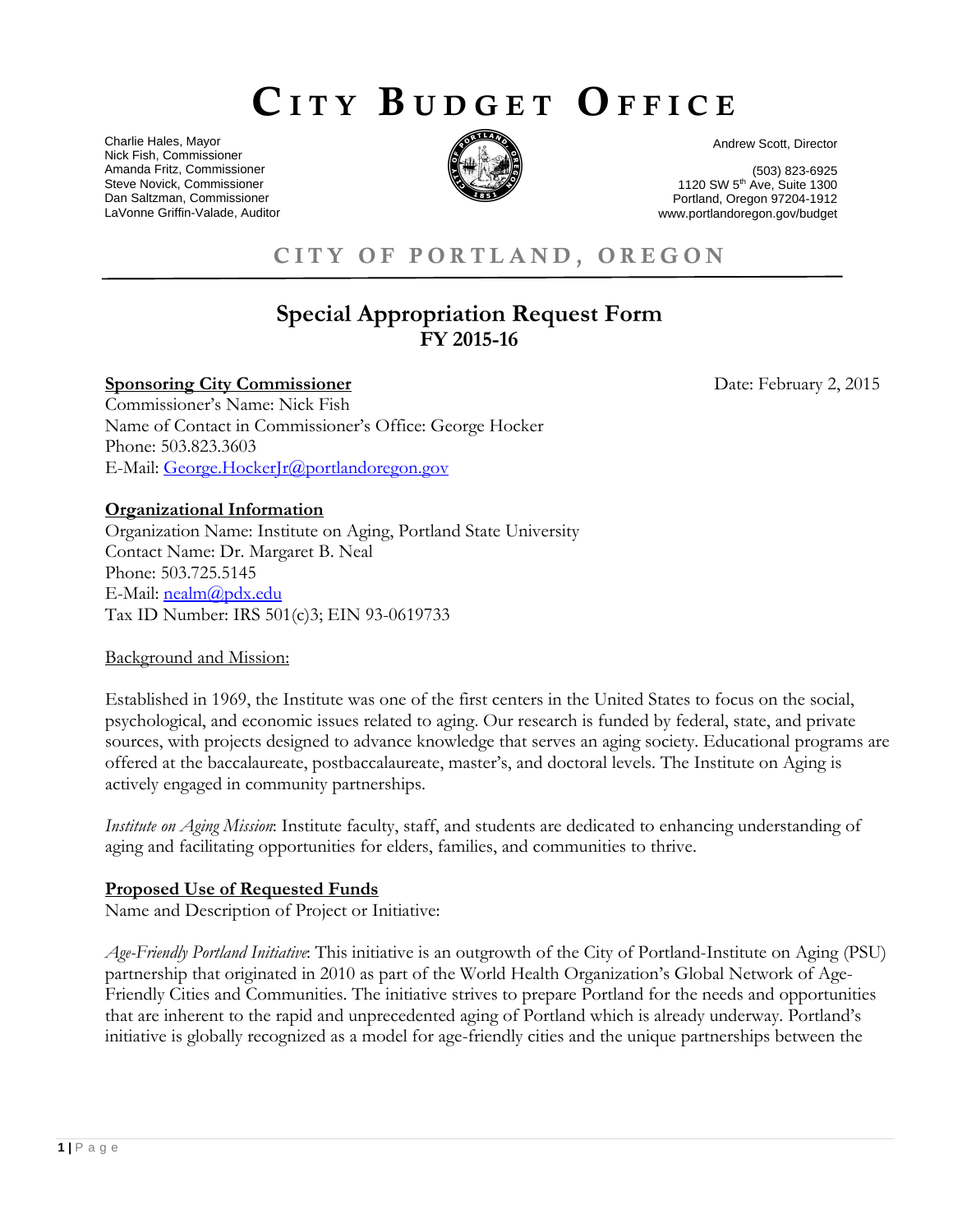university, city, and community stakeholder has furthered the ability of Portlanders to age in an active, healthy, and engaged manner.

Briefly describe the desired outcomes that are expected upon completion of this project or initiative:

The outcomes of funding for the Age-Friendly Portland initiative include:

- Implementation of the Age-Friendly Portland Action Plan, passed by resolution by Portland City Council in October, 2013.
- Provide support to sustain and advance the Institute on Aging's role as "backbone organization" in an attempt to further collective impact toward the goal of Portland becoming an increasing age-friendly city as part of the World Health Organization's Global Network of Age-friendly Cities and Communities; more specifically, this funding would allow Institute on Aging faculty/staff (including one project manager, one graduate research assistant, and one hourly student position) to staff the Age-Friendly Portland Advisory Council, as well as plan, manage, and support the initiative through ongoing facilitation, technology and communications support, data collection and reporting, and handling of myriad logistical and administrative details.
- Hire an Encore Fellow ENCORE.ORG describes Encore Fellows as paid, time-limited fellowships match skilled, experienced professionals with social-purpose organizations in high-impact assignments – to assist in staffing both the Age-Friendly Portland Advisory Council and a standing subcommittee(s) (i.e., housing, employment, civic participation and volunteering, health services, transportation).
- Offer small stipends to older adults to become directly involved in facilitating community involvement as part of the Age-Friendly Portland initiative's 10 domains: (1) housing, (2) transportation, (3) outdoor spaces and buildings, (4) respect and social inclusion, (5) civic participation and volunteering, (6) employment and the economy, (7) social participation, (8) communication and information, (9) community services, and (10) health services.
- Leverage city funds to secure additional funding from Multnomah County and the research and charitable communities to continue the initiative in perpetuity.
- Update and maintain the initiative's website, agefriendlyportland.org, which was originally created through a partnership between Elders in Action, AARP Oregon, PSU's Institute on Aging, and The Art Institute of Portland.
- Strengthen interagency cooperation pertaining to older adults and enable potential cost savings for the city, county, and region.
- Engage with citywide bureaus, offices, and elected officials on issues pertaining to population aging.
- Provide data collection and analysis that allows policymakers to make informed, evidence-based decisions, including policy development and implementation of the Comprehensive Plan.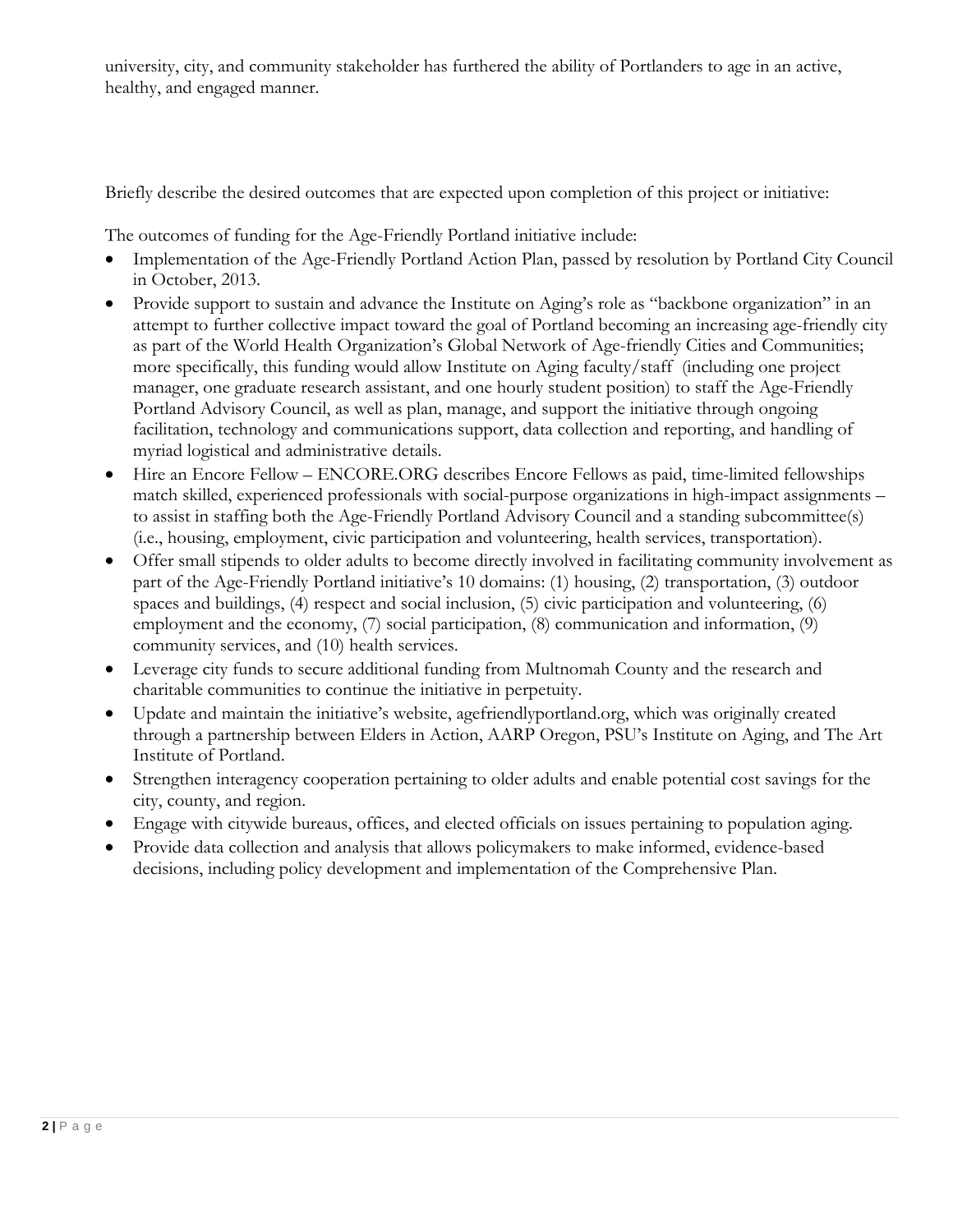# **EXPENSES**

Include all expenses related to this project or initiative.

| Salary & benefits to cover Dr. Alan DeLaTorre @ 1.0 FTE for 12 months           | \$102,233.76 |
|---------------------------------------------------------------------------------|--------------|
| Salary, tuition & benefits to cover Graduate Assistant @ 0.49 FTE for 12 months | \$27,567.73  |
| Salary & benefits to cover Undergraduate Hourly (\$15/hour * 988 hours)         | \$15,116.40  |
| Encore Fellow (older adults fellow $(a)$ 1,000 hours over 12 months)            | \$25,000.00  |
| Older adults stipends (10 domains * \$1,000.00)                                 | \$10,000.00  |
| Agefriendlyportland.org website upgrades and maintenance                        | \$25,000.00  |
| Supplies, copying, room rental costs, local travel                              | \$1,500.00   |
| Indirect costs: Portland State University contract rate @ 26.0%                 | \$53,668.65  |
| Developing the economic case for an age-friendly Portland                       | \$37,500.00  |
| Developing Action Plan for Age-Friendly Multnomah County                        | \$50,000.00  |
|                                                                                 |              |

TOTAL EXPENSES **\$347,586.54**

### RESOURCES

What other contributions (cash or in-kind), other than the City, if any, do you have confirmed toward this project or initiative? Specify sources.

In-kind

| Elders in Action estimated hours for staff support for age-friendly council, sub-<br>committee, and policy advising (2 staff*2 hours*10 meetings*\$21.35)*:                                                                                                                                                                                                          | $$854.00$ (in-kind)                          |
|----------------------------------------------------------------------------------------------------------------------------------------------------------------------------------------------------------------------------------------------------------------------------------------------------------------------------------------------------------------------|----------------------------------------------|
| AARP Oregon estimated hours for staff support for age-friendly council, sub-<br>$\bullet$<br>committee, and policy advising (2 staff*2 hours*10 meetings*\$21.35)*:<br>Other support for Age-Friendly Council, sub-committee members, and policy<br>$\bullet$<br>advising $(10 \text{ staff} \times 2 \text{ hours} \times 10 \text{ meetings} \times 21.35) \times$ | $$854.00$ (in-kind)<br>$$4,270.00$ (in-kind) |
| Other resources                                                                                                                                                                                                                                                                                                                                                      |                                              |
| <u>Estimated support from additional grant sources to carry out age-friendly research</u><br>and community engagement (Multnomah County Aging, Disability & Veteran<br>Services; Grantmakers in Aging:<br>* The Independent Sector estimates the value of Oregon volunteer hours at \$21.35/hour <sup>1</sup>                                                        | \$87,500.00                                  |
|                                                                                                                                                                                                                                                                                                                                                                      |                                              |
| TOTAL OTHER CONTRIBUTIONS (in-kind):                                                                                                                                                                                                                                                                                                                                 | $$0.00**$$<br>$(**In-kind = $5.978.00)$      |
| <b>TOTAL EXPENSES:</b>                                                                                                                                                                                                                                                                                                                                               | \$347,586.54                                 |
| TOTAL OTHER CONTRIBUTIONS (estimated grants):                                                                                                                                                                                                                                                                                                                        | \$87,500.00                                  |
| AMOUNT REQUESTED FROM CITY:                                                                                                                                                                                                                                                                                                                                          | \$260,086.54                                 |

 <sup>1</sup> Independent Sector (2015).*Independent Sector's Value of Volunteer Time*. Retrieved from: https://www.independentsector.org/volunteer\_time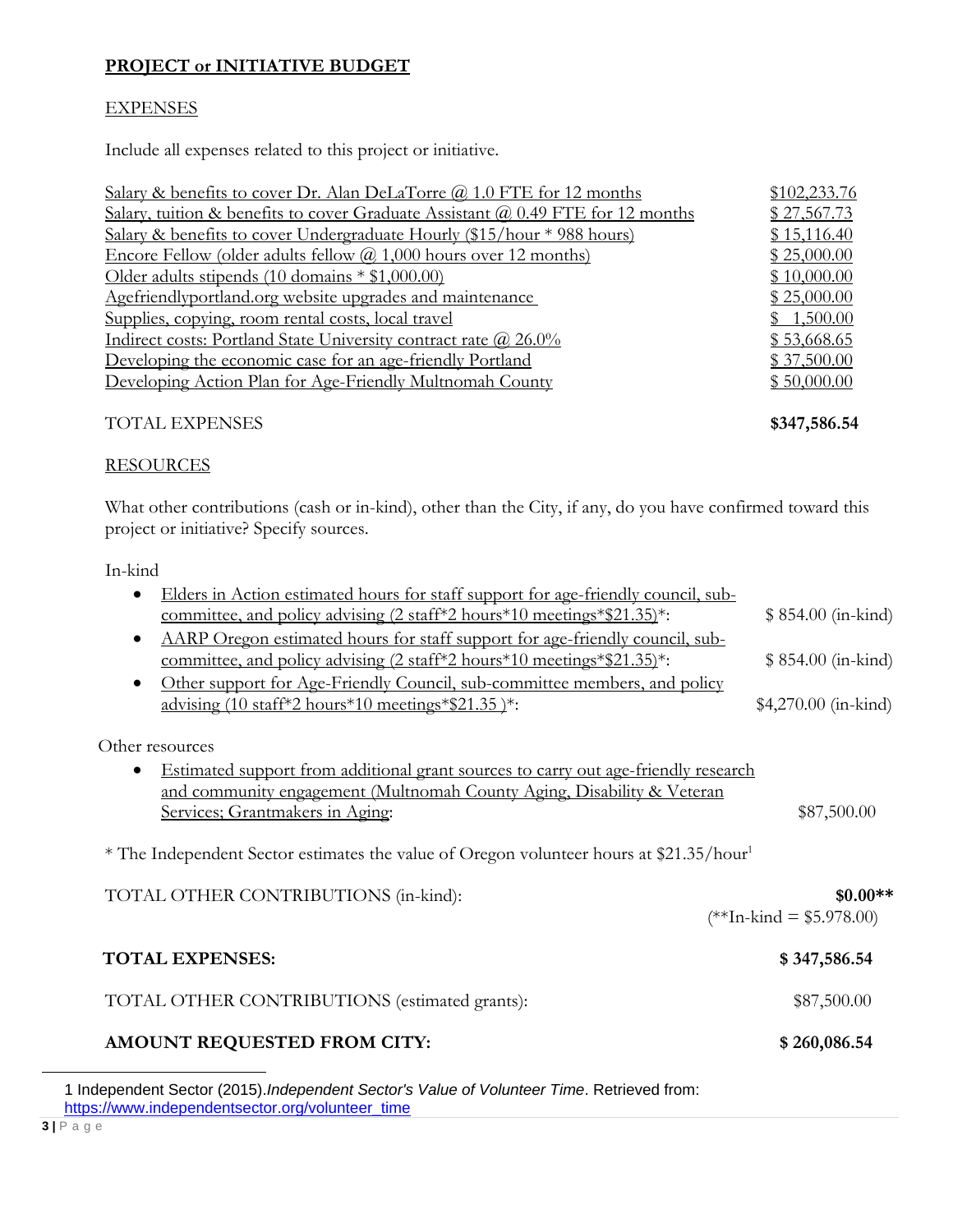(The Total Other Contributions and Amount Requested from City should equal the Total Expenses).

*NOTE: A contract is usually required to allow for payment to non-City organizations. Each organization receiving financial assistance from the City is to submit a Special Appropriation Reporting Form to City Grant Manager summarizing how the funds were spent and how well the desired outcomes were achieved.*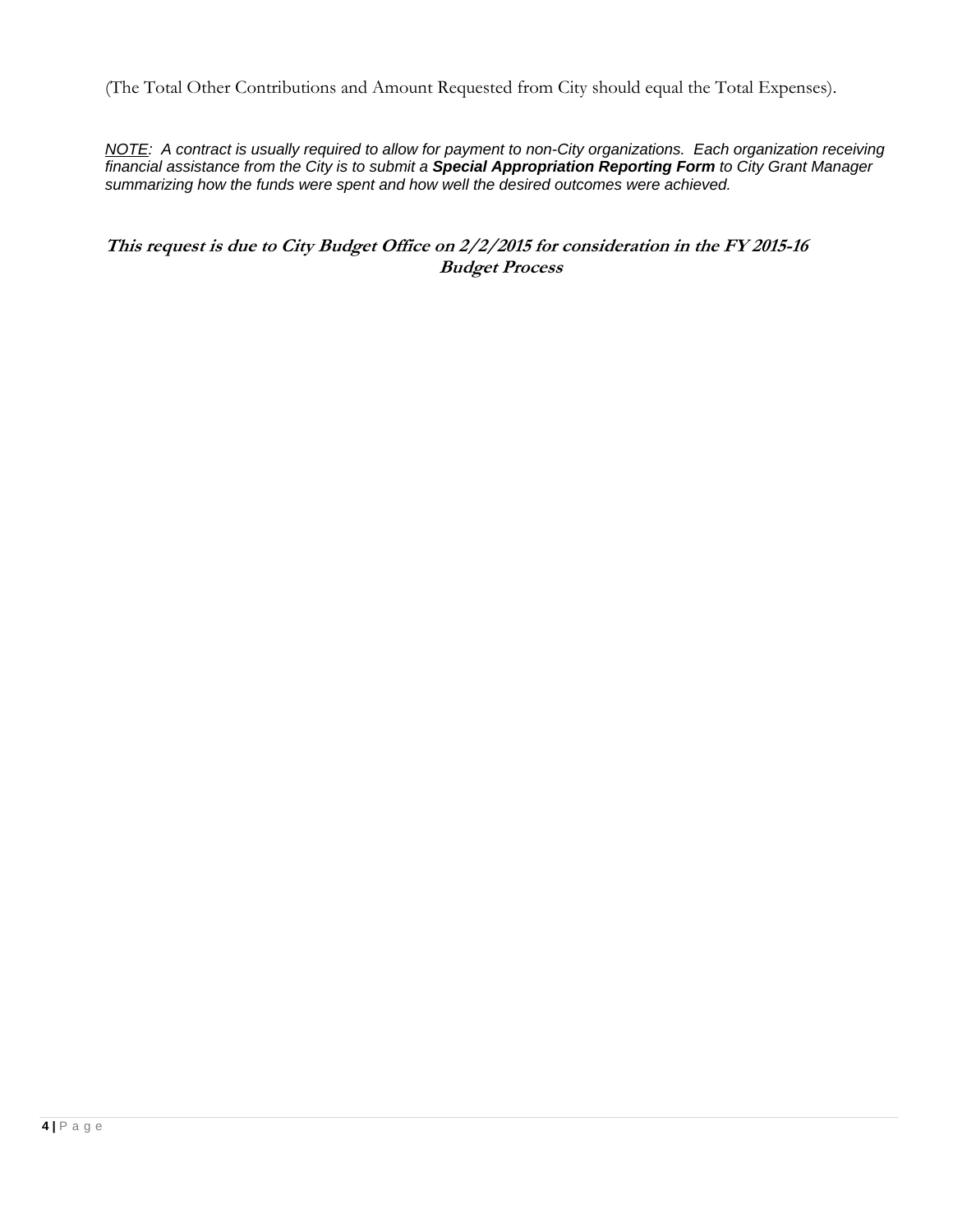Charlie Hales, Mayor Nick Fish, Commissioner Amanda Fritz, Commissioner Steve Novick, Commissioner Dan Saltzman, Commissioner LaVonne Griffin-Valade, Auditor



Andrew Scott, Director

(503) 823-6925 1120 SW 5<sup>th</sup> Ave, Suite 1300 Portland, Oregon 97204-1912 www.portlandoregon.gov/budget

Date: February 2, 2015

# CITY OF PORTLAND, OREGON

# **Special Appropriation Request Form** FY 2015-16

**Sponsoring City Commissioner** Commissioner's Name: Steve Novick Name of Contact in Commissioner's Office: Chris Warner Phone: 503-823-1055 E-Mail: Chris.Warner@portlandoregon.gov

#### Organizational Information

Organization Name: Asian Pacific American Network of Oregon (APANO)/Jade District NPI Contact Name: Duncan Hwang Phone: 971-269-4436 E-Mail: Duncan@apano.org Tax ID Number: 80-0252850

#### **Background and Mission:**

The Jade District is one of six Neighborhood Prosperity Initiative micro urban renewal areas created by the Portland Development Commission (PDC). It is located around SE 82<sup>nd</sup> and Division and includes one of the city's most racially and ethnically diverse neighborhoods. Asian, Slavic, and Latino community members comprise a majority minority census tract. The district is known for its growing business community supporting culturally specific placemaking.

PDC contracted with APANO to serve as the fiscal manager of the Jade District. APANO is a statewide grassroots organization, uniting Asians and Pacific Islanders to achieve social justice. They use their collective strength\to advance equity through empowering, organizing, and advocating with community members.

At the end of December, 2014, Metro purchased an unoccupied building that had formerly served as a furniture store at the corner of SE 82<sup>nd</sup> and Division as part of its Transit Oriented Development program. Located directly across the street from PCC Southeast, this intersection is already one of the busiest TriMet stops in the region and will be a key station area for Metro's BRT transit project along outer Powell Blvd, and inner Division St. The long term site plan is an affordable housing and mixed retail development project. In the short term, Metro has agreed to grant the master lease for the building to the Jade District to use as a community center for the next 18-24 months.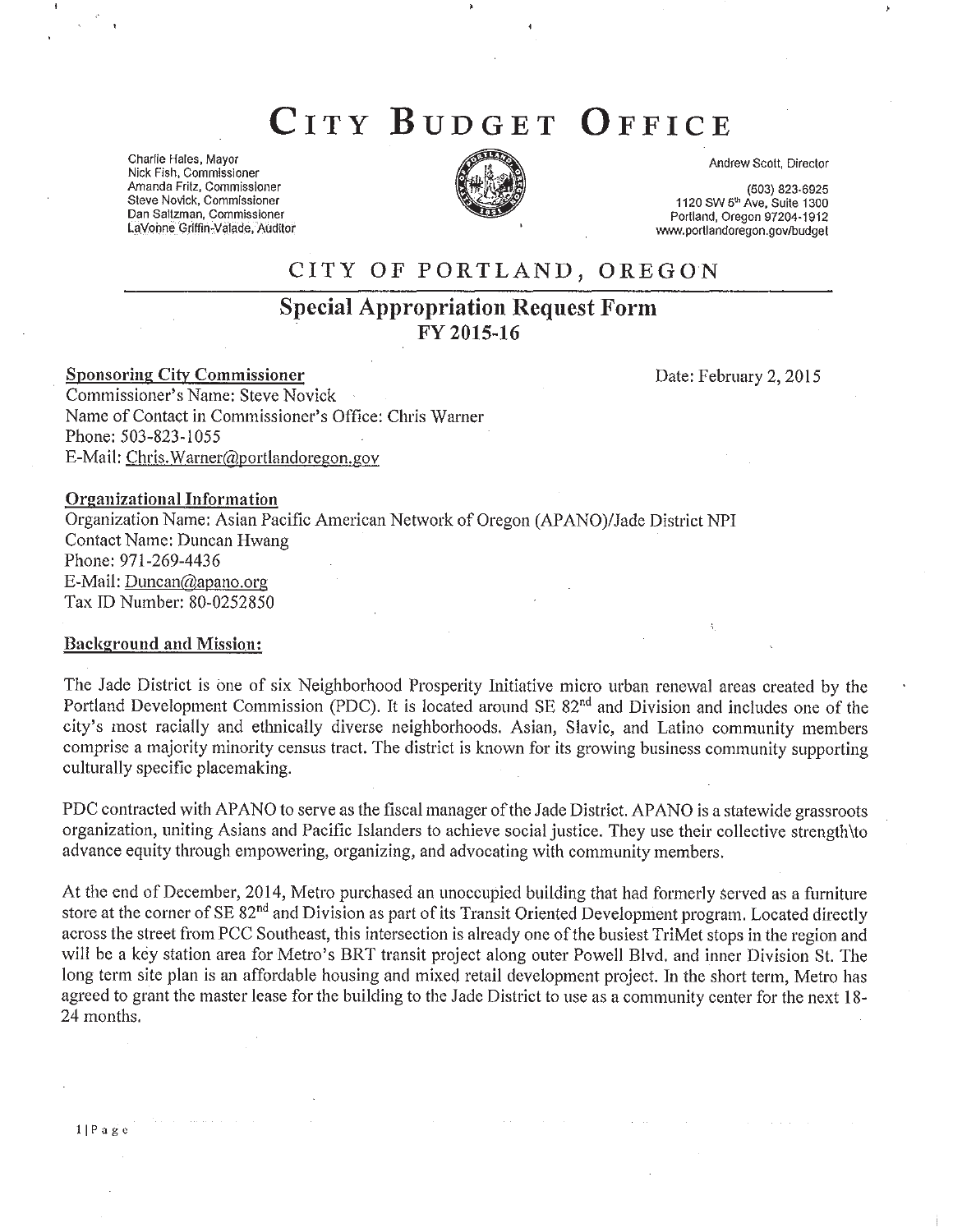This lease agreement outlines ADA accessibility improvements, wall damages, roof leaks, and broken windows to be addressed by Metro to bring the building up to a safe and accessible condition. Metro will also pay for ongoing site security and towing from the parking lot. The building has been abandoned for a couple of years and will need deep cleaning, painting, and other short term improvements to be addressed by the Jade District before it can be used by the community.

The Jade District has also been charged with finding the resources to cover high utilities and maintenance expenses for this 8,200 sq. ft. building. While other funding streams may become available, The Jade District requests a special appropriation to support these one-time renovation and operations expenses until independent funding becomes available for the Community Center.

#### **Proposed Use of Requested Funds**

#### Name and Description of Project or Initiative: JADE DISTRICT COMMUNITY CENTER

For the next 18-24 months, the Jade District will be using the  $82<sup>nd</sup>$  and Division furniture store site as a community center. Jade District has heard interest in using the space for potential programs such as:

- 1. Art gallery and creative placemaking space for Metro's BRT transit projects.
- 2. Culturally specific gathering space.
- 3. Community murals using the building's exterior walls.
- 4. Performance space for Taiko groups and other arts organizations.
- 5. Youth center for APANO Asian Pacific Islander youth.
- 6. Tai Chi classes and other activities for community elders hosted by The Portland Chinese Times.
- 7. Jade International Night Market extension. The market will be at the PCC SE campus with an extension across Division Street with vendors inside the furniture store and food carts in the parking lot.
- 8. Micro Enterprise Development classes through the PCC SE small business development program.
- 9. Gardening space in the outside yard area.

Funding from this budget request will not include programmatic expenses, but will cover the start up costs of the space.

#### Briefly describe the desired outcomes that are expected upon completion of this project or initiative:

Should the Jade District not make use of this site, Metro intends to fence off the building, creating an eyesore for the community. This is an outcome both the community and Metro hope to avoid. In the short term, Jade District leadership hopes this site helps the district become a more connected community. The Jade District Community Center will provide space for community members to come together to plan events, enjoy cultural performances, and support emerging organizations throughout east Portland. Fostering this culturally specific community development within the district was prioritized by community members through their visioning process.

In the long term, Jade District leadership will make the case for a permanent community space here. By using this space in the short term, the community hopes to also be able to have input on the development of the future site so that it fits within the community vision. They plan to continue to collaborate with Metro, the Portland Housing Bureau, PCC, and PBOT to ensure that the future development meets community needs.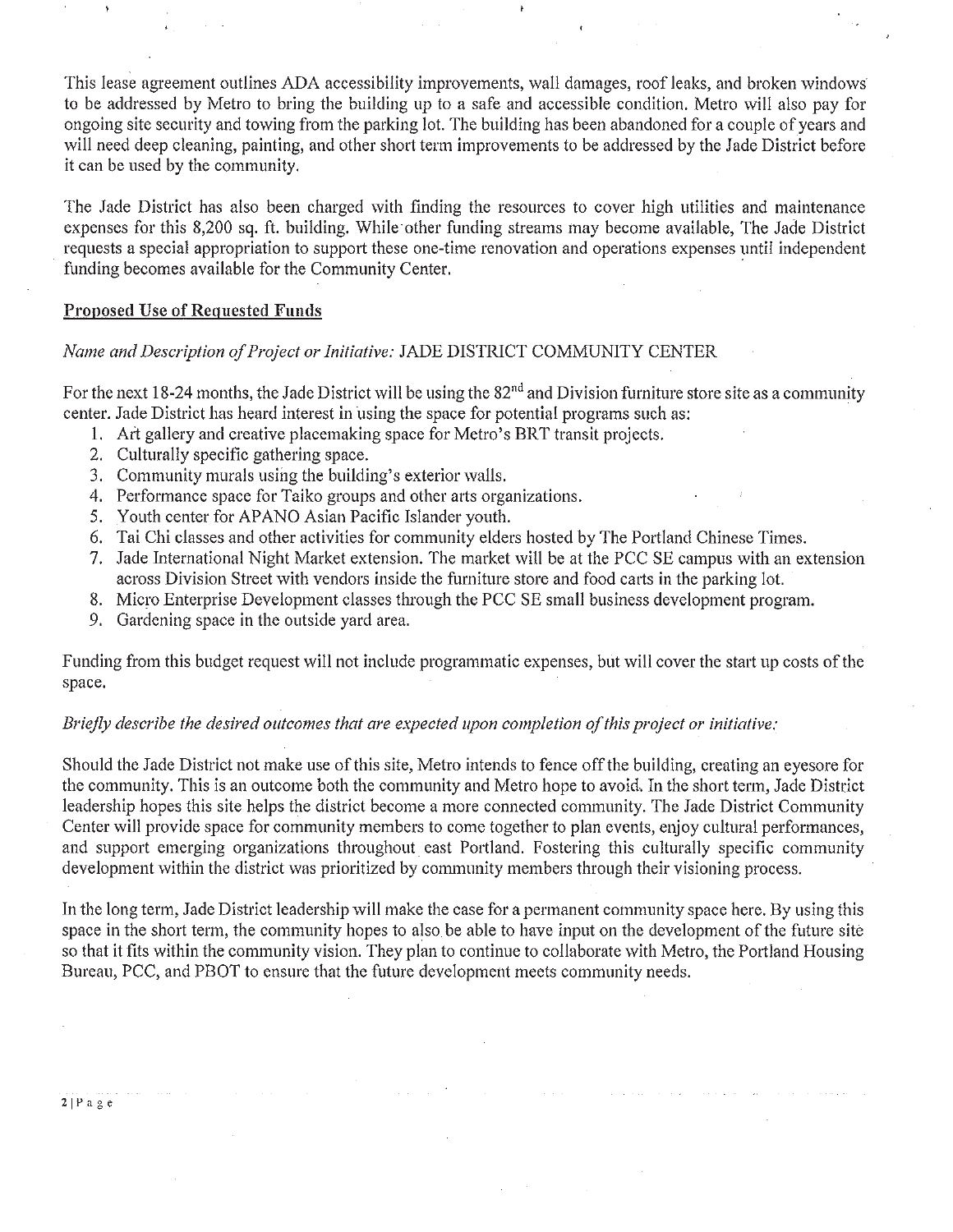#### **EXPENSES**

Include all expenses related to this project or initiative.

| Building safety and ADA upgrades | \$25,000 |
|----------------------------------|----------|
| Security                         | \$3,600  |
| Parking Enforcement              | \$3,600  |
| Deep clean up and trash removal  | \$2,500  |
| Painting                         | \$2,000  |
| Furniture & carpeting            | \$3,000  |
| Utilities                        | \$10,000 |
| FTE for Facilities Management    | \$4,500  |
| <b>TOTAL EXPENSES</b>            | \$54,200 |

#### **RESOURCES**

What other contributions (cash or in-kind), other than the City, if any, do you have confirmed toward this project or initiative? Specify sources.

| Nightly security patrols from Metro                | \$3,600  |
|----------------------------------------------------|----------|
| On call towing from Metro                          | \$3,600  |
| Basic habitability and ADA improvements from Metro | \$25,000 |
| Metro Sponsorship                                  | \$2,000  |
| TOTAL OTHER CONTRIBUTIONS:                         | \$34,200 |

#### AMOUNT REQUESTED FROM CITY:

\$20,000 for 1 year

(The Total Other Contributions and Amount Requested from City should equal the Total Expenses).

NOTE: A contract is usually required to allow for payment to non-City organizations. Each organization receiving financial assistance from the City is to submit a Special Appropriation Reporting Form to City Grant Manager summarizing how the funds were spent and how well the desired outcomes were achieved.

This request is due to City Budget Office on 2/3/2014 for consideration in the FY 2014-15 Budget Process

 $3 | P a g e$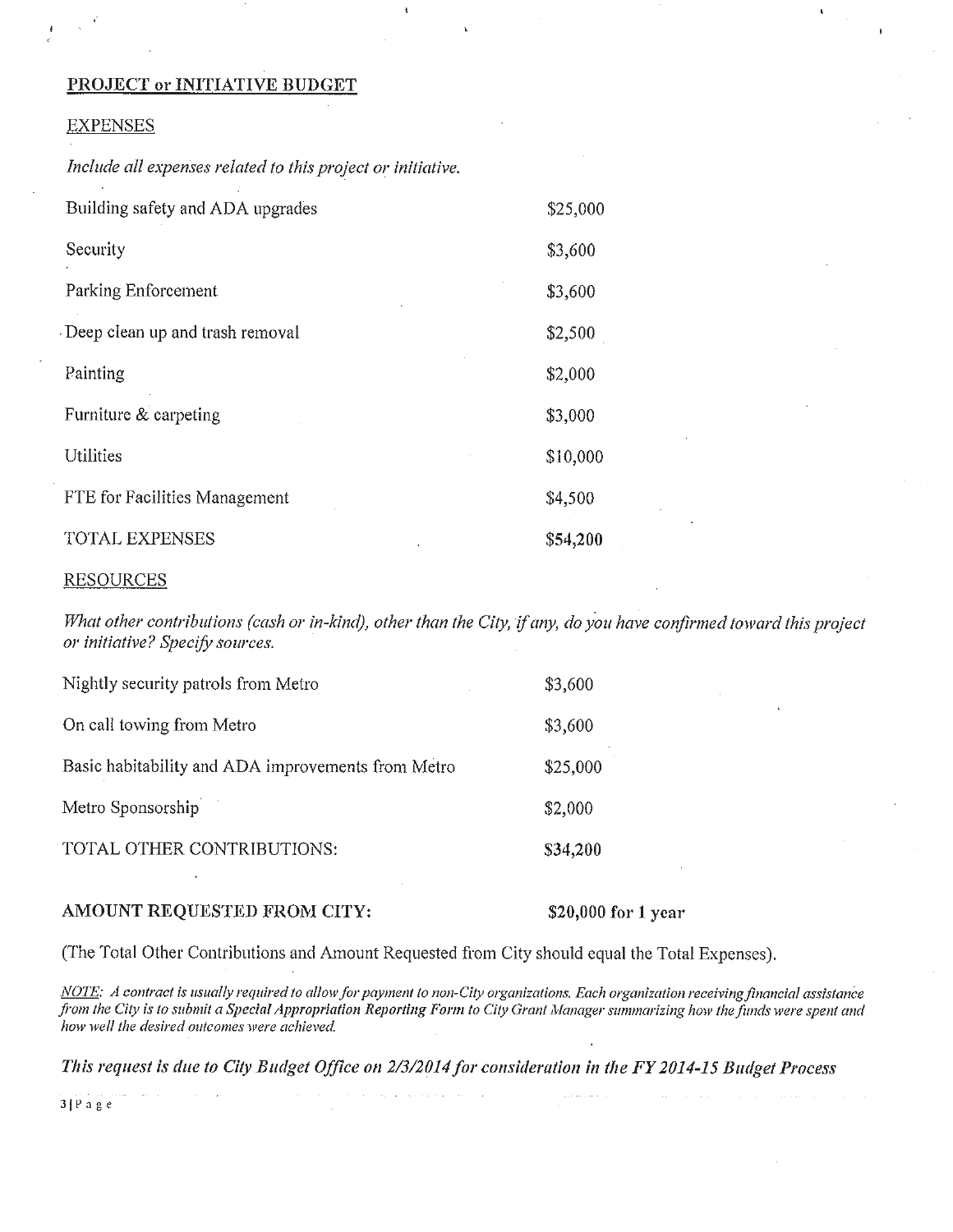$\begin{aligned} \mathcal{R}_{\text{eff}} & = \frac{1}{2} \sum_{\substack{\mathbf{q} \in \mathcal{Q} \\ \mathbf{q} \in \mathcal{Q} \\ \mathbf{q} \in \mathcal{Q}}} \mathcal{R}_{\text{eff}} & = \frac{1}{2} \sum_{\substack{\mathbf{q} \in \mathcal{Q} \\ \mathbf{q} \in \mathcal{Q} \\ \mathbf{q} \in \mathcal{Q} \\ \mathbf{q} \in \mathcal{Q} \end{aligned}}$  $\label{eq:2.1} \frac{1}{\sqrt{2}}\left(\frac{1}{\sqrt{2}}\right)^{2} \left(\frac{1}{\sqrt{2}}\right)^{2} \left(\frac{1}{\sqrt{2}}\right)^{2} \left(\frac{1}{\sqrt{2}}\right)^{2} \left(\frac{1}{\sqrt{2}}\right)^{2} \left(\frac{1}{\sqrt{2}}\right)^{2} \left(\frac{1}{\sqrt{2}}\right)^{2} \left(\frac{1}{\sqrt{2}}\right)^{2} \left(\frac{1}{\sqrt{2}}\right)^{2} \left(\frac{1}{\sqrt{2}}\right)^{2} \left(\frac{1}{\sqrt{2}}\right)^{2} \left(\$ 

 $\label{eq:2.1} \frac{1}{\sqrt{2}}\int_{\mathbb{R}^3}\frac{1}{\sqrt{2}}\left(\frac{1}{\sqrt{2}}\right)^2\frac{1}{\sqrt{2}}\left(\frac{1}{\sqrt{2}}\right)^2\frac{1}{\sqrt{2}}\left(\frac{1}{\sqrt{2}}\right)^2\frac{1}{\sqrt{2}}\left(\frac{1}{\sqrt{2}}\right)^2.$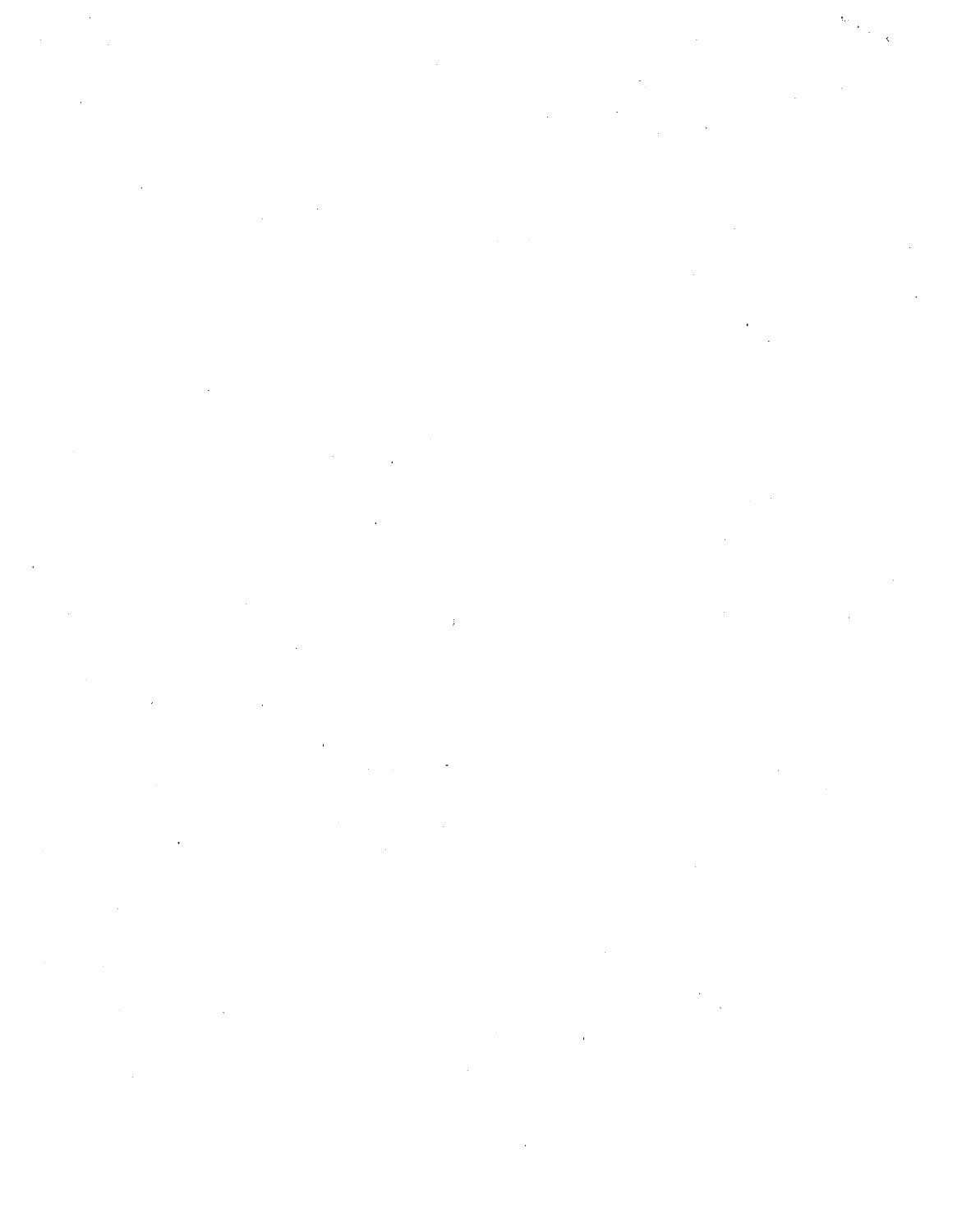Charlie Hales, Mayor Nick Fish, Commissioner Amanda Fritz, Commissioner Steve Novick, Commissioner Dan Saltzman, Commissioner LaVonne Griffin-Valade, Auditor



Andrew Scott, Director

 (503) 823-6925 1120 SW 5th Ave, Suite 1300 Portland, Oregon 97204-1912 www.portlandoregon.gov/budget

CITY OF PORTLAND, OREGON

# **Special Appropriation Request Form FY 2015-16**

**Sponsoring City Commissioner** Date:  $1/27/15$ 

Commissioner's Name: Nick Fish Name of Contact in Commissioner's Office: Sonia Schmanski Phone: (503) 823-3592 E-Mail: sonia.schmanski@portlandoregon.gov

# **Organizational Information**

Organization Name: City Budget Office

#### Background and Mission:

In January of 2014, the City engaged the Citizen's Utility Board of Oregon to act as an outside, independent advocate on behalf of the City's residential ratepayers. In recognition of CUB's independent status, CUB receives no direct financial support from the City for this work. Twice a year, the City informs utility customers of CUB's work and advocacy on their behalf through billing inserts.

#### **Proposed Use of Requested Funds**

Name and Description of Project or Initiative: **CUB Bill Inserts**

Twice a year, the City includes a bill insert describing its partnership with CUB and encouraging Portlanders to learn more about the organization's work. Printing, shipping, and internal P&D charges associated with this insert will be covered by this Special Appropriation. This appropriation covers one year of expenses.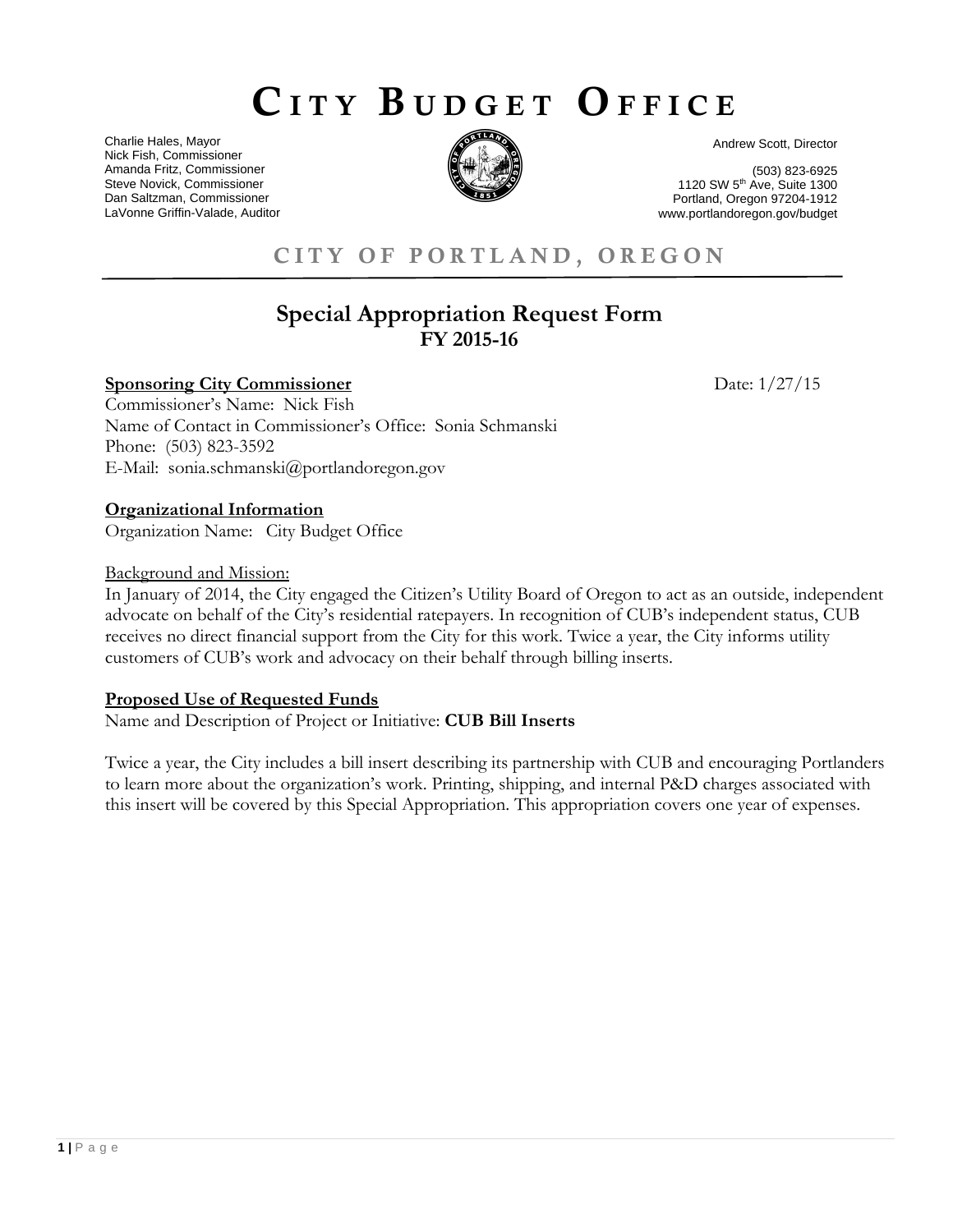#### **EXPENSES**

Include all expenses related to this project or initiative.

| <b>TOTAL EXPENSES</b>             | \$<br>5,000 |
|-----------------------------------|-------------|
| <b>RESOURCES</b>                  |             |
| <b>TOTAL OTHER CONTRIBUTIONS:</b> | \$<br>0     |
| AMOUNT REQUESTED FROM CITY:       | \$<br>5,000 |

(The Total Other Contributions and Amount Requested From City should equal the Total Expenses).

*NOTE: A contract is usually required to allow for payment to non-City organizations. Each organization receiving financial assistance from the City is to submit a Special Appropriation Reporting Form to City Grant Manager summarizing how the funds were spent and how well the desired outcomes were achieved.*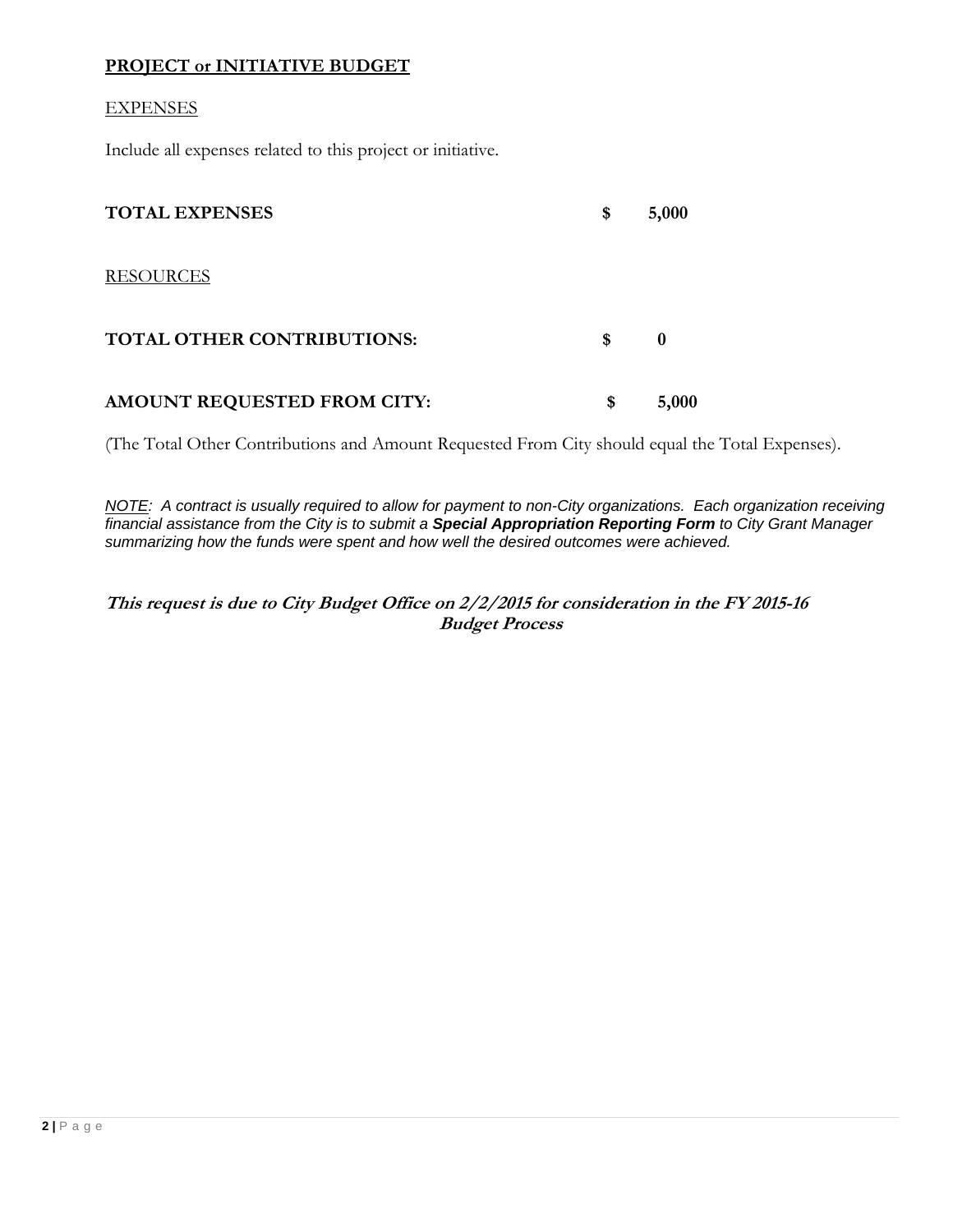Charlie Hales, Mayor Nick Fish, Commissioner Amanda Fritz, Commissioner Steve Novick, Commissioner Dan Saltzman, Commissioner LaVonne Griffin-Valade, Auditor



Andrew Scott, Director

 (503) 823-6925 1120 SW 5th Ave, Suite 1300 Portland, Oregon 97204-1912 www.portlandoregon.gov/budget

CITY OF PORTLAND, OREGON

# **Special Appropriation Request Form FY 2015-16**

**Sponsoring City Commissioner** Date:  $1/27/15$ 

Commissioner's Name: Nick Fish Name of Contact in Commissioner's Office: Jenny Kalez Phone: (503) 823-3358 E-Mail: jennifer.kalez@portlandoregon.gov

# **Organizational Information**

Organization Name: Regional Arts & Culture Council Organization Address: 411 NW Park Avenue, Suite 100, Portland, OR 97209 Contact Name: Eloise Damrosch, Executive Director Phone: 503-523-5400 E-Mail: edamrosch@racc.org Tax ID Number: 93-1059037

# Background and Mission:

The city's Metropolitan Arts Commission was spun off into an independent 501(c)(3) organization in 1995, and RACC has been making great strides in enriching our community through arts and culture ever since. RACC awards more than \$3.5 million/year to support nonprofit arts organizations and individual artists in our community, including proceeds from Work for Art, a workplace giving program. RACC provides technical assistance and a host of online resources, and manages an internationally recognized public art program. Over the last six years, RACC has also played a leading role in restoring arts education in public schools by pairing classroom teachers with artists to integrate the arts into the standard curriculum; today, The Right Brain Initiative serves more than 20,000 K-8 students per year.

# **Proposed Use of Requested Funds**

Name and Description of Project or Initiative: **RACC Project Grants**

Every year, RACC funds a diverse group of artists and nonprofit organizations with project grants that fuel creativity and innovation in Portland's neighborhoods and schools, and help bring the arts to underserved communities. These grants remain the most significant casualty of the City's budget cuts two years ago, though the cuts were restored for one year in 2014-15 with \$250,000 in one-time funding through special appropriations. Our base allocation is increasing by 4% in 2015-16, so RACC requests \$200,000 to keep project grants whole once again. The artists and arts organizations who receive these grants will raise at least \$200,000 or more from the private sector to execute their projects, since RACC grants require a 1:1 match. The projects that are funded generate cultural tourism and other economic benefits for the region.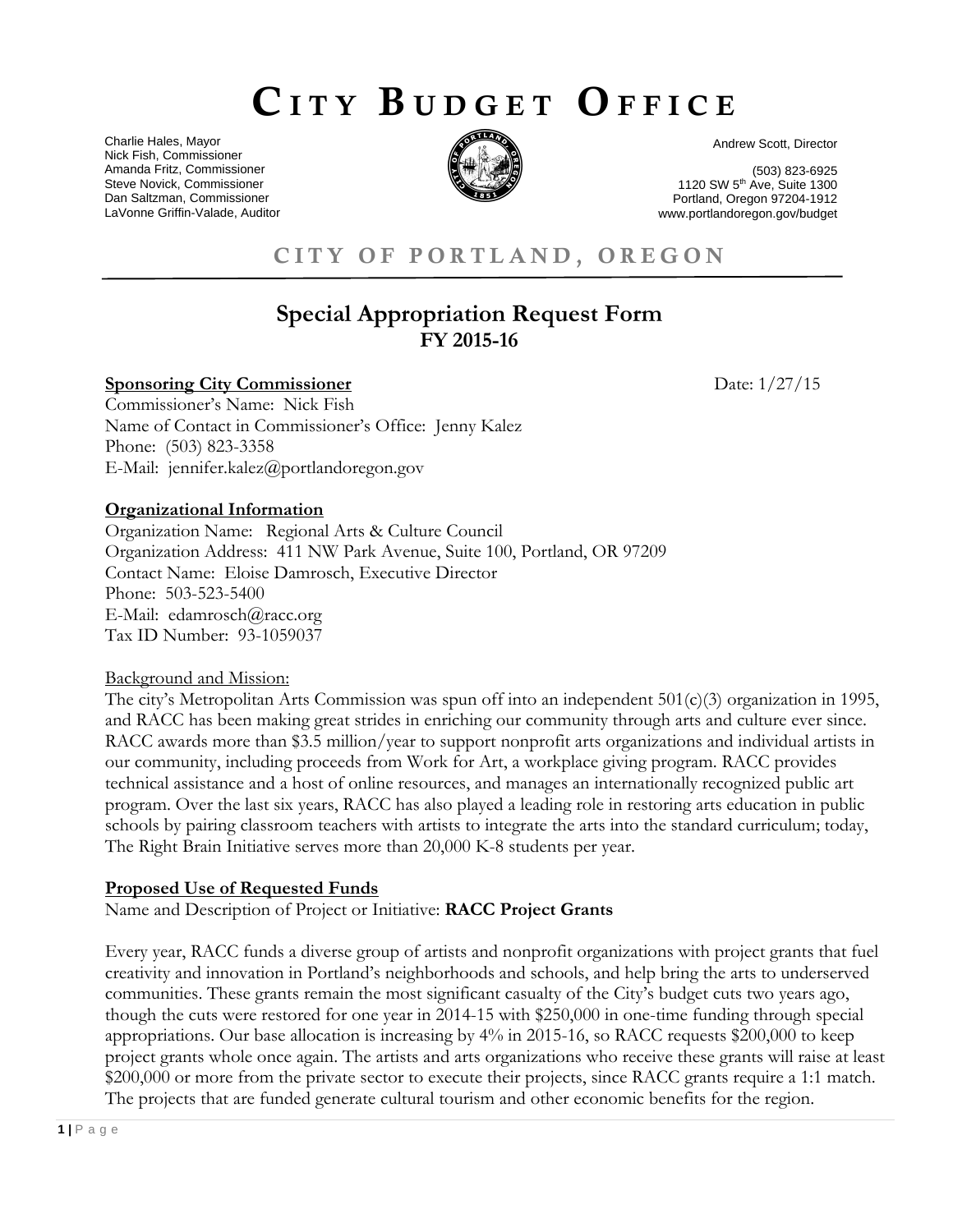### **EXPENSES**

Include all expenses related to this project or initiative.

| Grants for 20 artists, 15 arts organizations and 5 schools<br>with grants averaging \$5,000 each. | \$ | 200,000 |
|---------------------------------------------------------------------------------------------------|----|---------|
|                                                                                                   |    |         |
|                                                                                                   |    |         |
|                                                                                                   |    |         |
| TOTAL EXPENSES                                                                                    |    | 200,000 |

### RESOURCES

What other contributions (cash or in-kind), other than the City, if any, do you have confirmed toward this project or initiative? Specify sources.

No other resources have been confirmed.

RACC is also working to increase the amount of support we receive from Clackamas County this year. And, we are planning to grow "Work for Art" into a million dollar campaign in 2015-16 which will benefit project grant recipients in 2016-17.

| TOTAL OTHER CONTRIBUTIONS:  |         |  |
|-----------------------------|---------|--|
| AMOUNT REQUESTED FROM CITY: | 200,000 |  |

(The Total Other Contributions and Amount Requested From City should equal the Total Expenses).

*NOTE: A contract is usually required to allow for payment to non-City organizations. Each organization receiving financial assistance from the City is to submit a Special Appropriation Reporting Form to City Grant Manager summarizing how the funds were spent and how well the desired outcomes were achieved.*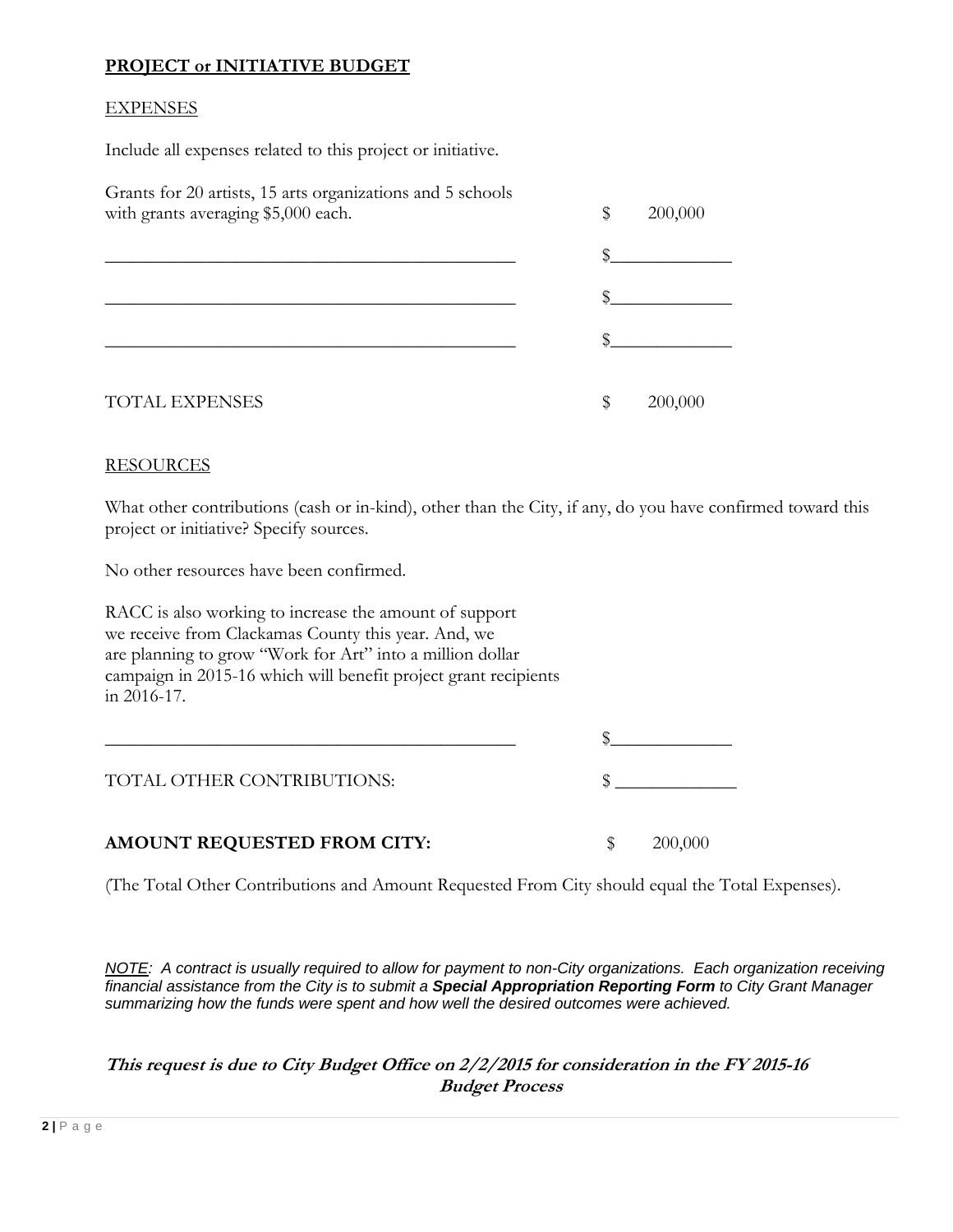Charlie Hales, Mayor Nick Fish, Commissioner Amanda Fritz, Commissioner Steve Novick, Commissioner Dan Saltzman, Commissioner LaVonne Griffin-Valade, Auditor



Andrew Scott, Director

 (503) 823-6925 1120 SW 5th Ave, Suite 1300 Portland, Oregon 97204-1912 www.portlandoregon.gov/budget

CITY OF PORTLAND, OREGON

# **Special Appropriation Request Form FY 2015-16**

**Sponsoring City Commissioner** Date:  $1/27/15$ 

Commissioner's Name: Nick Fish Name of Contact in Commissioner's Office: Jenny Kalez Phone: (503) 823-3358 E-Mail: jennifer.kalez@portlandoregon.gov

# **Organizational Information**

Organization Name: Regional Arts & Culture Council Organization Address: 411 NW Park Avenue, Suite 100, Portland, OR 97209 Contact Name: Eloise Damrosch, Executive Director Phone: 503-523-5400 E-Mail: edamrosch@racc.org Tax ID Number: 93-1059037

# Background and Mission:

The city's Metropolitan Arts Commission was spun off into an independent 501(c)(3) organization in 1995, and RACC has been making great strides in enriching our community through arts and culture ever since. RACC awards more than \$3.5 million/year to support nonprofit arts organizations and individual artists in our community, including proceeds from Work for Art, a workplace giving program. RACC provides technical assistance and a host of online resources, and manages an internationally recognized public art program. Over the last six years, RACC has also played a leading role in restoring arts education in public schools by pairing classroom teachers with artists to integrate the arts into the standard curriculum; today, The Right Brain Initiative serves more than 20,000 K-8 students per year.

# **Proposed Use of Requested Funds**

Name and Description of Project or Initiative: **The Right Brain Initiative Expansion**

The Right Brain Initiative is poised to expand into at least 5 new schools in Portland next year, and for each new school that is admitted into the program RACC must raise \$5,000 to cover the cost of an implementation coach, professional development for teachers and other planning expenses that help schools become familiar with how Right Brain works, and setting up classroom-by-classroom strategies for artist residencies the following school year that will weave the arts into other standard curriculum. School districts begin to invest their own resources in a school's second year, at a rate of \$15 per student. Studies have demonstrated that students who participate in Right Brain do better in school, specifically on their math and reading tests. English language learners experience especially dramatic increases in their test scores.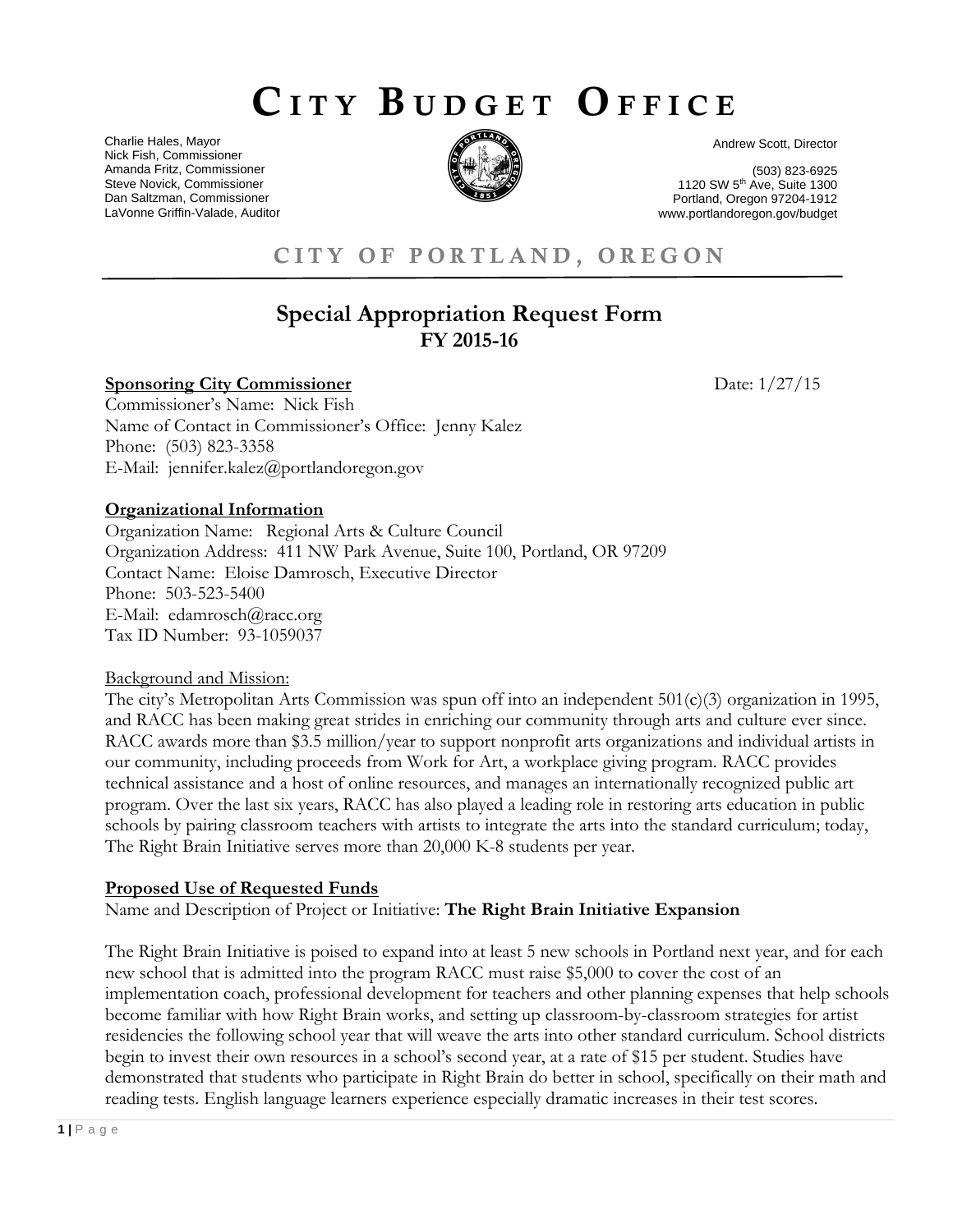#### **EXPENSES**

Include all expenses related to this project or initiative.

| <b>TOTAL EXPENSES</b>                                   | \$<br>50,000 |
|---------------------------------------------------------|--------------|
| Research/evaluation                                     | \$<br>5,000  |
| Staffing, planning and outreach                         | \$<br>9,000  |
| Artist services/Young Audiences implementation services | \$<br>16,000 |
| Professional development for teachers                   | \$<br>10,000 |
| Arts integration coach support                          | \$<br>10,000 |

#### RESOURCES

What other contributions (cash or in-kind), other than the City, if any, do you have confirmed toward this project or initiative? Specify sources.

| AMOUNT REQUESTED FROM CITY:                                                         | \$<br>25,000 |
|-------------------------------------------------------------------------------------|--------------|
| Other requests in progress:<br>Multnomah County (to be in RACC FY16 budget request) | \$<br>10,000 |
| TOTAL OTHER CONTRIBUTIONS:                                                          | \$<br>15,000 |
| Wieden+Kennedy (received)                                                           | \$<br>5,000  |
| Miller Foundation (received)                                                        | \$<br>5,000  |
| Collins Foundation (received)                                                       | \$<br>5,000  |

(The Total Other Contributions and Amount Requested From City should equal the Total Expenses).

**A note from RACC**: Total Other Contributions and Amount Requested from City do **not** match because we have not secured all of our funding yet.

*NOTE: A contract is usually required to allow for payment to non-City organizations. Each organization receiving financial assistance from the City is to submit a Special Appropriation Reporting Form to City Grant Manager summarizing how the funds were spent and how well the desired outcomes were achieved.*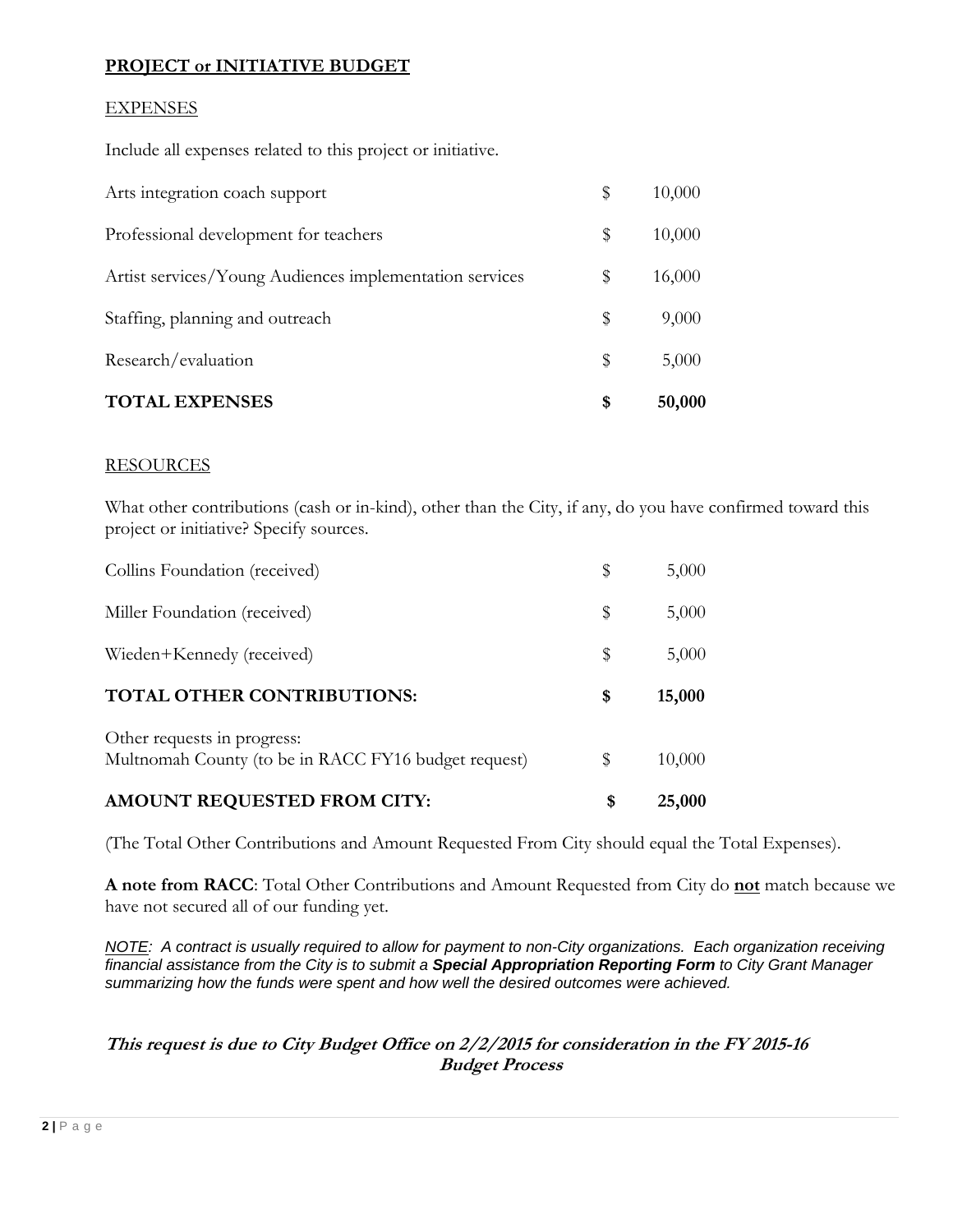Charlie Hales, Mayor Nick Fish, Commissioner Amanda Fritz, Commissioner Steve Novick, Commissioner Dan Saltzman, Commissioner LaVonne Griffin-Valade, Auditor



Andrew Scott, Director

 (503) 823-6925 1120 SW 5th Ave, Suite 1300 Portland, Oregon 97204-1912 www.portlandoregon.gov/budget

CITY OF PORTLAND, OREGON

# **Special Appropriation Request Form FY 2015-16**

**Sponsoring City Commissioner** Date:  $1/27/15$ 

Commissioner's Name: Nick Fish Name of Contact in Commissioner's Office: Jenny Kalez Phone: (503) 823-3358 E-Mail: jennifer.kalez@portlandoregon.gov

# **Organizational Information**

Organization Name: Regional Arts & Culture Council Organization Address: 411 NW Park Avenue, Suite 100, Portland, OR 97209 Contact Name: Eloise Damrosch, Executive Director Phone: 503-523-5400 E-Mail: edamrosch@racc.org Tax ID Number: 93-1059037

# Background and Mission:

The city's Metropolitan Arts Commission was spun off into an independent 501(c)(3) organization in 1995, and RACC has been making great strides in enriching our community through arts and culture ever since. RACC awards more than \$3.5 million/year to support nonprofit arts organizations and individual artists in our community, including proceeds from Work for Art, a workplace giving program. RACC provides technical assistance and a host of online resources, and manages an internationally recognized public art program. Over the last six years, RACC has also played a leading role in restoring arts education in public schools by pairing classroom teachers with artists to integrate the arts into the standard curriculum; today, The Right Brain Initiative serves more than 20,000 K-8 students per year.

# **Proposed Use of Requested Funds**

Name and Description of Project or Initiative: Work for Art – 10<sup>th</sup> Anniversary

Work for Art is a grassroots fundraising campaign that has raised more than \$6 million for local arts and culture organizations over the last 9 years, primarily through workplace giving. The City of Portland and other funders cover our administrative costs so that 100% of all campaign proceeds can be efficiently granted out to organizations through RACC's established competitive grants program. For our tenth anniversary next year, RACC is setting an ambitious goal: \$1 million, which is \$240,000 (32%) more than our current campaign average (\$760K). To accomplish this, RACC must increase its infrastructure and program budget by 22% (\$75,000) to cover additional staff, new collateral materials, and other expenses for developing new revenue streams that will help take the campaign to a new level. We ask the City fund 1/3 of this project.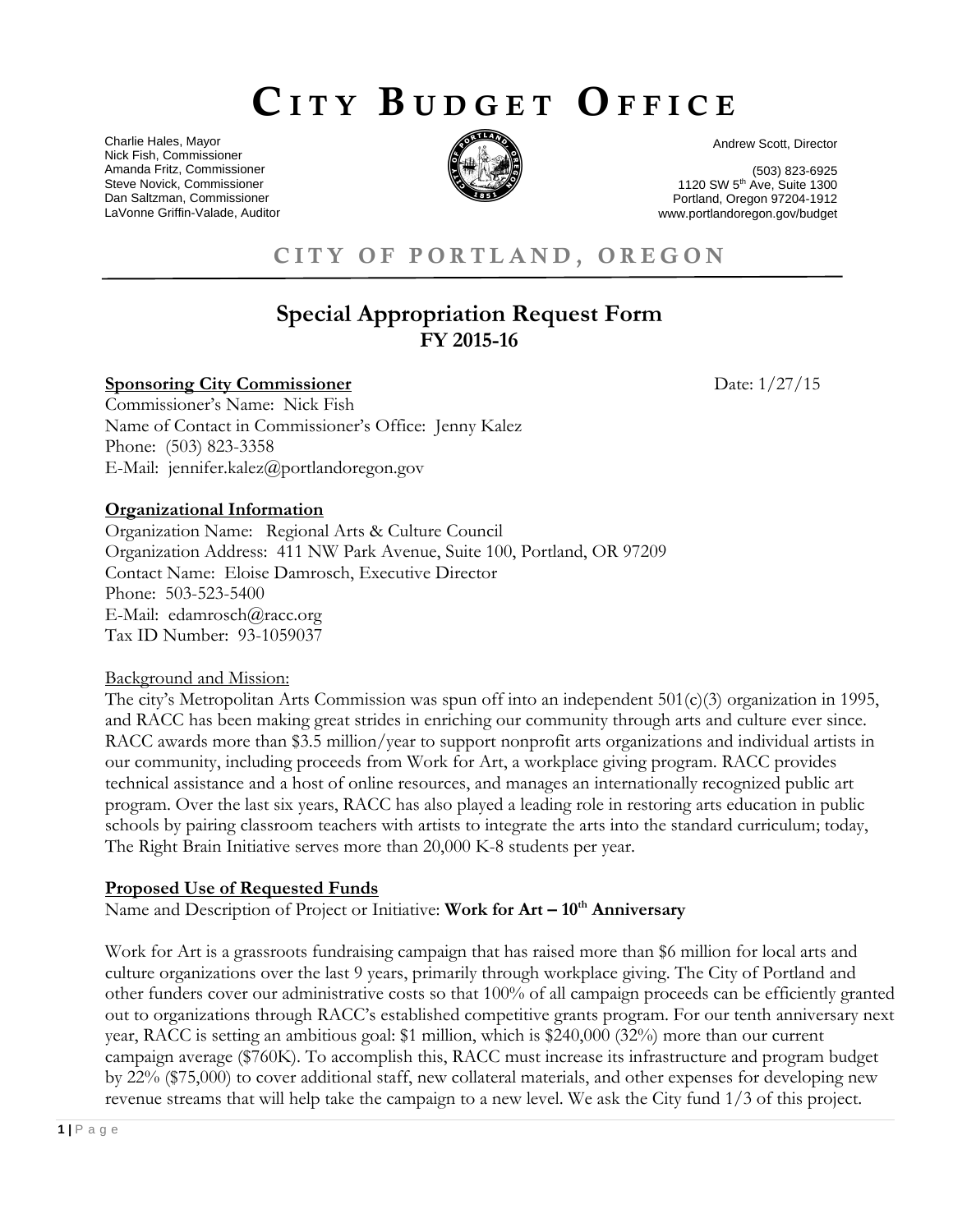### **EXPENSES**

Include all expenses related to this project or initiative.

| <b>TOTAL EXPENSES</b>                                                                      |    | 75,000 |
|--------------------------------------------------------------------------------------------|----|--------|
| Other expenses and contingency                                                             | ₩  | 9,417  |
| Special marketing campaign and new printed materials                                       | S  | 11,000 |
| Extra supplies, mailing costs, local travel                                                | S  | 6,525  |
| Temporary staff to conduct additional presentations<br>in workplaces throughout the region | \$ | 48,000 |

#### RESOURCES

What other contributions (cash or in-kind), other than the City, if any, do you have confirmed toward this project or initiative? Specify sources.

| AMOUNT REQUESTED FROM CITY:                                                        |             | 25,000 |
|------------------------------------------------------------------------------------|-------------|--------|
| Meyer Memorial Trust (grant request will be submitted 3/15/15)                     | $\mathbf S$ | 25,000 |
| Other requests in progress:<br>Oregon Community Foundation (grant request pending) | \$          | 25,000 |
| <b>TOTAL OTHER CONTRIBUTIONS:</b>                                                  | S           | 12,500 |
| Portland Timbers                                                                   | \$          | 5,000  |
| NW Natural                                                                         | \$          | 2,500  |
| Oregon Cultural Trust (received)                                                   |             | 5,000  |

(The Total Other Contributions and Amount Requested From City should equal the Total Expenses).

**A note from RACC**: Total Other Contributions and Amount Requested from City do **not** match because we have not secured all of our funding yet.

*NOTE: A contract is usually required to allow for payment to non-City organizations. Each organization receiving financial assistance from the City is to submit a Special Appropriation Reporting Form to City Grant Manager summarizing how the funds were spent and how well the desired outcomes were achieved.*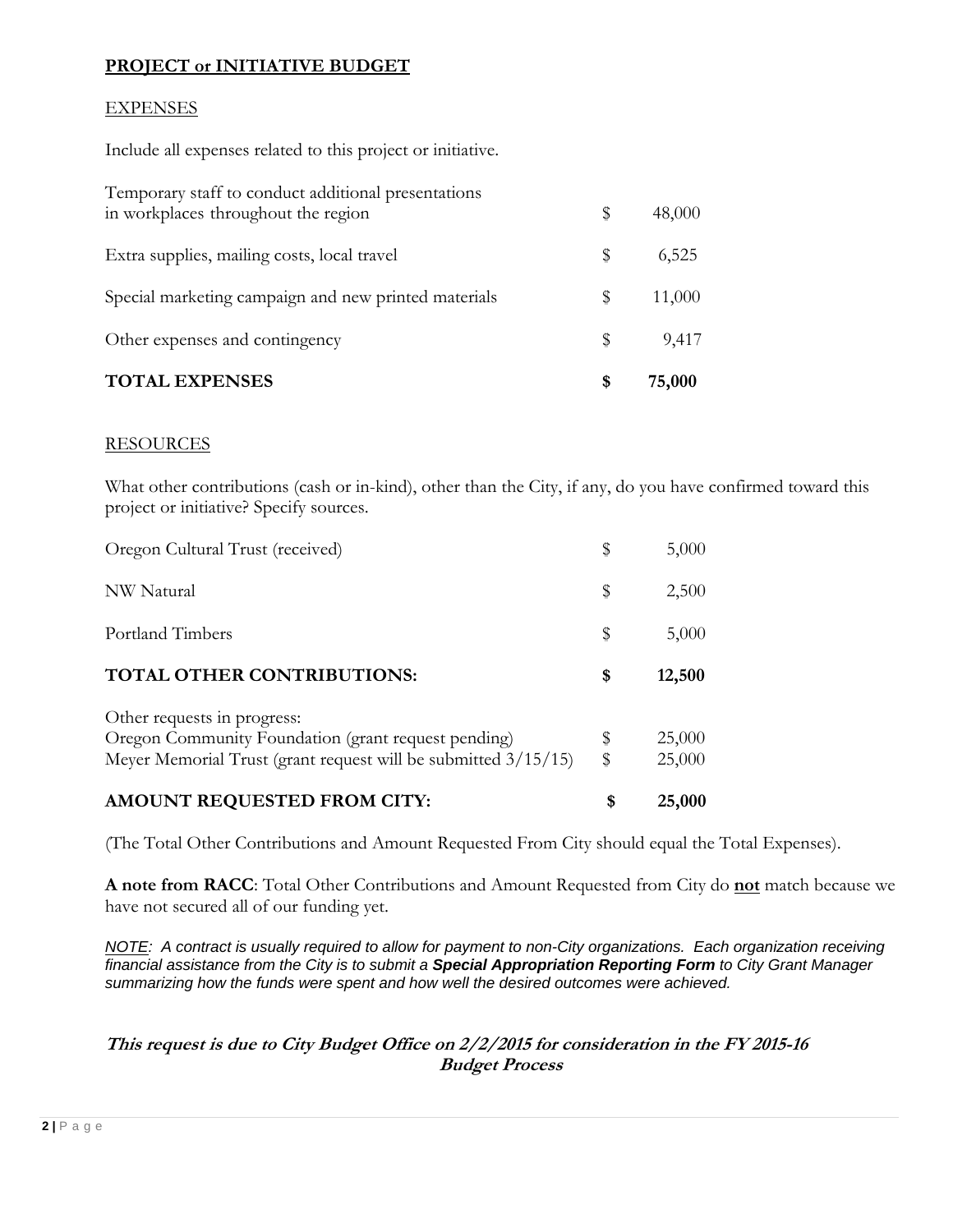Charlie Hales, Mayor Nick Fish, Commissioner Amanda Fritz, Commissioner Steve Novick, Commissioner Dan Saltzman, Commissioner LaVonne Griffin-Valade, Auditor



Andrew Scott, Director

 (503) 823-6925 1120 SW 5th Ave, Suite 1300 Portland, Oregon 97204-1912 www.portlandoregon.gov/budget

CITY OF PORTLAND, OREGON

#### **Special Appropriation Request Form FY 2015-16**

#### **Sponsoring City Commissioner and Sponsoring City Commissioner and Sponsoring City Commissioner**

2, 2015 Commissioner's Name: Nick Fish Name of Contact in Commissioner's Office: Hannah Kuhn, Chief of Staff Phone: 503-823-3599 E-Mail: Hannah.Kuhn@portlandoregon.gov

#### **Organizational Information**

Organization Name: Concordia University Organization Address: 2811 NE Holman Street, Portland, OR 97211 Contact Name: Gary Withers Phone: 503-493-6207 E-Mail: gwithers@cu-portland.edu Tax ID Number: 93-0391563

#### Background and Mission:

Every day, Concordia University actively demonstrates a commitment to both preparing students for life and for earning a living. As Oregon's fourth largest university and fastest growing private institution of higher learning, Concordia serves as a hub for more than 8,200 undergraduate and graduate students attending classes on campus, online, and in satellite locations across Oregon, Idaho and Southern Washington.

Placing a high priority on vocational development through service learning has placed Concordia on the U.S. President's Community Service Honor Roll for five years in a row. In any given year, students contribute roughly 250,000 service hours throughout the community via practicum, internships, and service learning projects. By creating environments in which individuals are transformed, Concordia students are becoming agents of positive change, through ethical, humble, and rigorous leadership, with and for our communities around the world and within our own backyard. An unwavering dedication to those around us is how Concordia University animates our mission to *prepare leaders for the transformation of society*.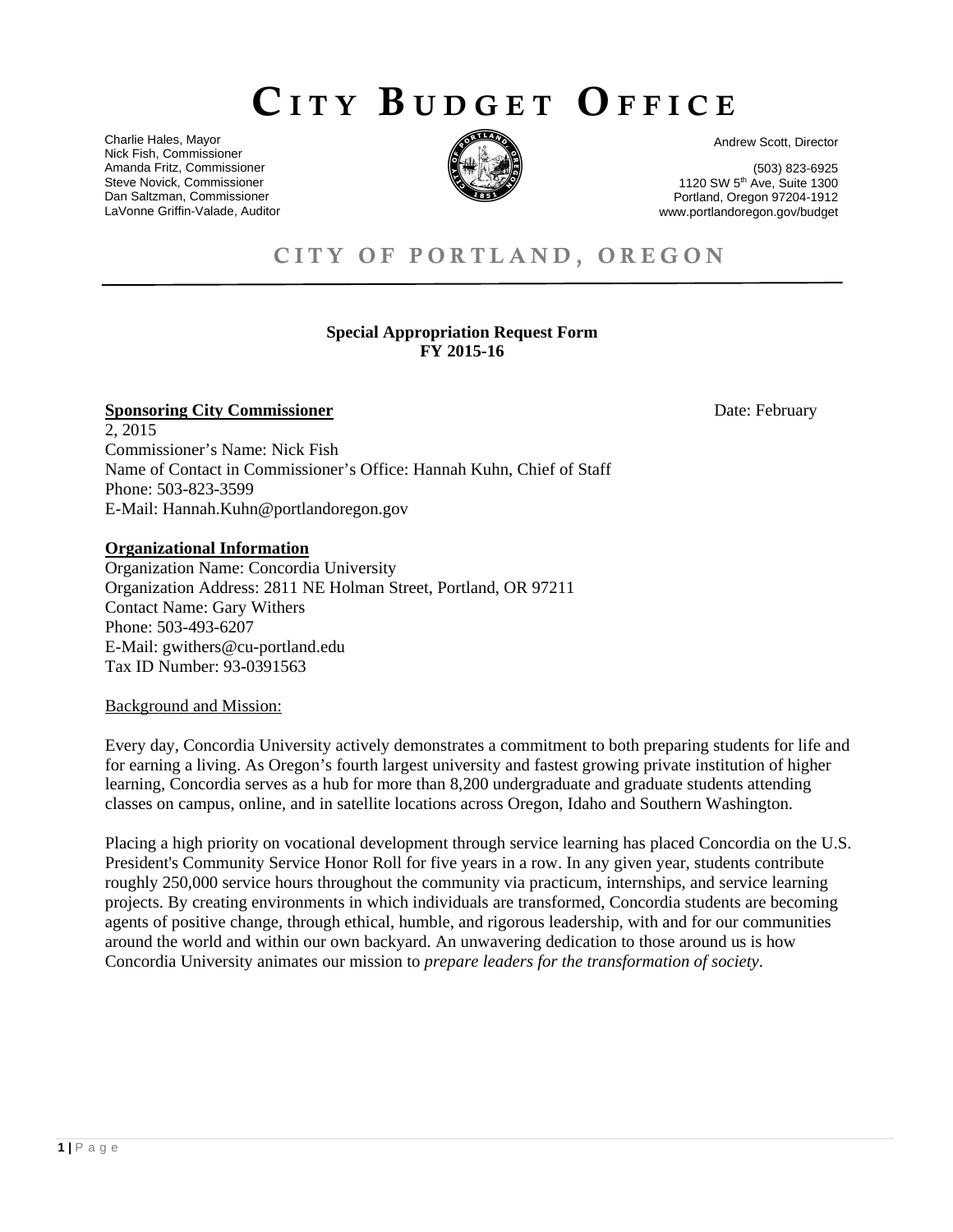#### **Proposed Use of Requested Funds**

Name and Description of Project or Initiative:

*3 to PhD* is an innovative, community-wide education initiative anchored by a decades-long partnership between Concordia University and Faubion School in Northeast Portland, designed to alter the trajectory for children and families residing in one of Portland's most underserved and vulnerable communities,

Concordia has partnered with Oregon's largest public school district, Portland Public Schools, as well as other "best-in-class" organizations and initiatives across the city (including Trillium Family Services) to provide a seamless continuum of support for children attending Faubion to promote their academic success and life-long wellness, from 3 (first 3 trimesters) to *PhD* (pursuing one's highest dream).

Because it "takes a village to raise a child," each partner will deliver services and supports in which they have expertise, including early childhood education, physical, dental, and mental health, parent literacy, and teacher development, as well as optimal learning in STEAM disciplines (science, technology, engineering, arts, and mathematics). Together we're co-building a shared, state-of-the-art educational facility as well as developing educational strategies and wellness services that will transform an underserved community by collectively confronting the socioeconomic deficits that often impact a child's ability to learn.

The new design of Faubion School/Concordia University's College of Education will bring faculty and students from both institutions side-by-side and under one roof, believed to be the first of its kind in the country. The building will also feature community wellness spaces and an early childhood center, as well as state-of-the-art learning environments for Faubion's students and Concordia's undergraduate and graduate students preparing for careers in education and nursing, social work, and more. The new facility will serve 675 students K-8, up to 127 children aged birth – five years, and the students, staff, and faculty of Concordia University.

Capital support from the City of Portland will allow us to construct an educational facility like no other. Groundbreaking on the new facility will occur February 2016, with the move into the new facility anticipated for the school year 2017-18. The facility is being developed through a partnership between Portland Public Schools and Concordia University. Of the \$43M construction costs, PPS will fund \$27.5M through the school construction bond, paying for the redesign of the core K-8 learning spaces. Concordia will invest \$15.5M to fund the College of Education (\$7.12M) as well as the community wellness center (\$1.89M), the early childhood learning spaces (\$4.87M), and enhanced K-8 learning spaces (\$1.33M).

#### **Briefly describe the desired outcomes that are expected upon completion of this project or initiative:**

The first goal is to prepare Faubion students to pursue and complete postsecondary opportunities, positioning them to pursue their highest dreams and thereby close the opportunity gap. The partnership between Concordia and Faubion has already shown early evidence of success: elevated literacy levels, improved middle school reading, science and math scores, addressed health disparities, and significantly reduced disciplinary issues at recess.

The second goal is to build the resilience of the community, which is currently characterized by poverty, housing instability, and low access to basic services and support. By establishing wraparound services that expand access to affordable physical, dental, and mental health care, healthy food, and prevention efforts, we will address many unmet needs and ultimately, impact student achievement.

The third goal is to ensure Concordia's teacher candidates are prepared as  $21<sup>st</sup>$  century urban educators. By embedding their teacher program in an urban school that is helping children and families overcome the barriers of poverty and racism, we aim to produce a new cadre of educators who have the skills, knowledge, and desire to help all students achieve at the highest levels.

Lastly, the vision for *3 to PhD* is to design a scalable model of educational transformation and community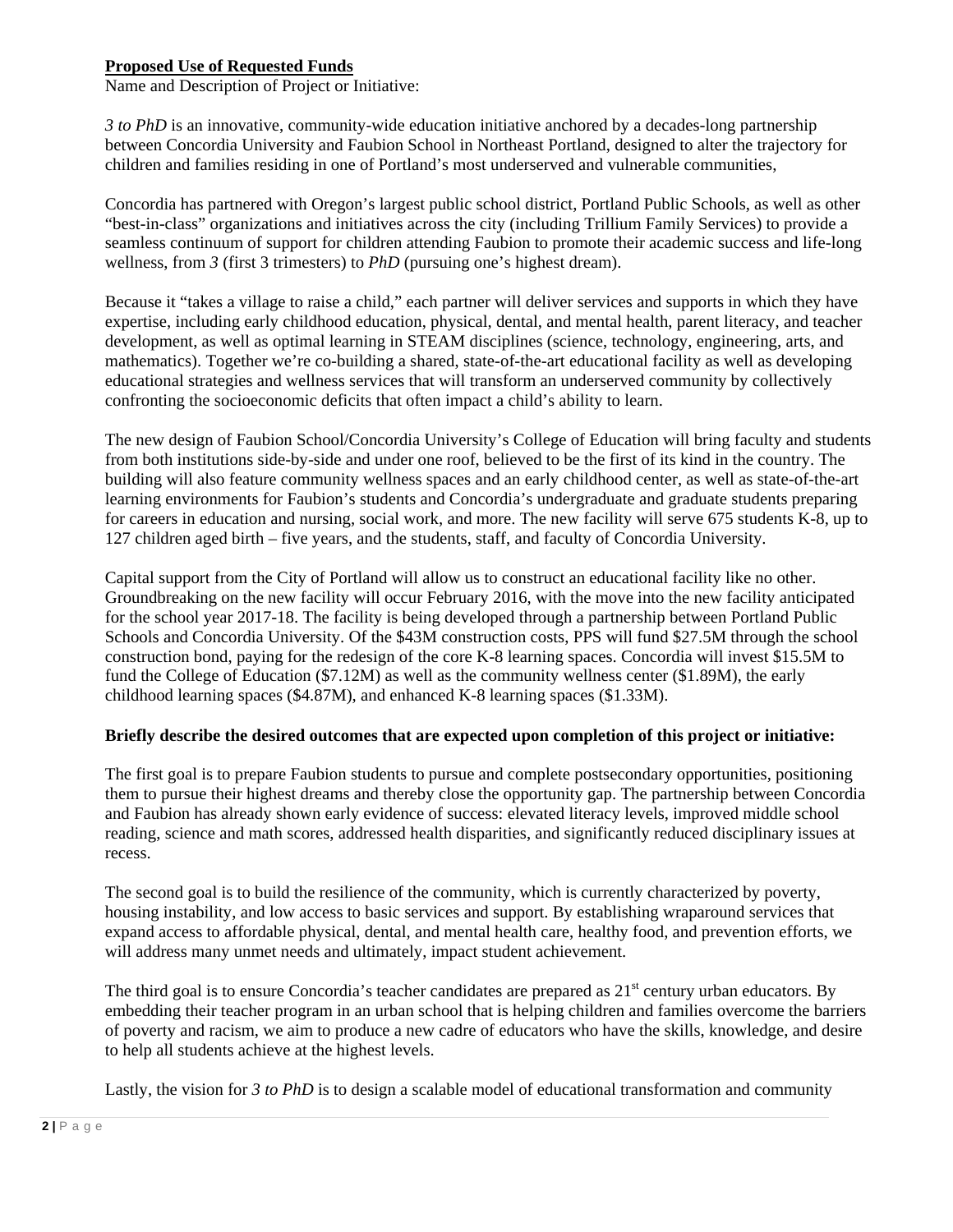wellness. *3 to PhD* has presented an incredible opportunity for PPS to work in partnership with Concordia University to "grow their own" teachers, providing a vehicle for the school district to have optimal input and collaboration in developing the next generation of teachers and thereby reducing teacher turnover. By scaling innovative practices, we will work with PPS to invite other colleges of educations to adopt the *3 to PhD* model.

#### **PROJECT or INITIATIVE BUDGET**

#### EXPENSES

Include all expenses related to this project or initiative.

| <b>TOTAL EXPENSES</b>                 | \$15,410,000 |
|---------------------------------------|--------------|
| Misc.                                 | \$200,000    |
| <b>STEAM Labs/Maker Spaces</b>        | \$1,330,000  |
| Wraparound Services & Wellness Center | \$1,890,000  |
| Early Childhood Learning Center       | \$4,870,000  |
| Concordia College of Education        | \$7,120,000  |

#### RESOURCES

What other contributions (cash or in-kind), other than the City, if any, do you have confirmed toward this project or initiative? Specify sources.

| Individual donations                                                  | \$4,016,385 |
|-----------------------------------------------------------------------|-------------|
| Foundation grants                                                     | \$805,000   |
| Other (Atiyeh Awards)                                                 | \$1,000,000 |
| Pending or Planned (individuals, foundations, new market tax credits) | \$9,213,615 |

#### **TOTAL OTHER CONTRIBUTIONS: \$15,010,000**

# **AMOUNT REQUESTED FROM CITY: \$400,000**

(The Total Other Contributions and Amount Requested from the City should equal the Total Expenses).

*NOTE: A contract is usually required to allow for payment to non-City organizations. Each organization receiving financial assistance from the City is to submit a Special Appropriation Reporting Form to City Grant Manager summarizing how the funds were spent and how well the desired outcomes were achieved.*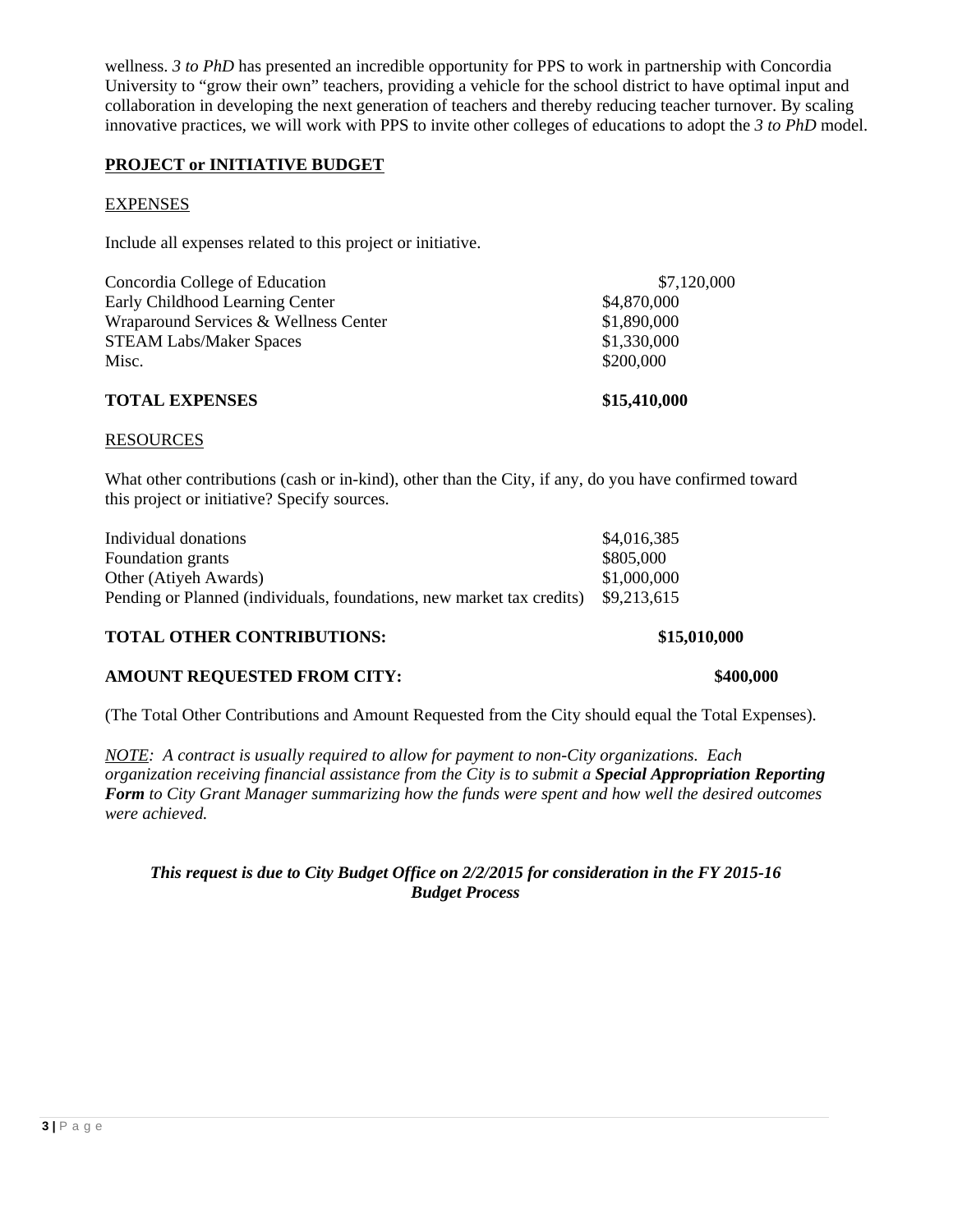Charlie Hales, Mayor Nick Fish, Commissioner Amanda Fritz, Commissioner Steve Novick, Commissioner Dan Saltzman, Commissioner LaVonne Griffin-Valade, Auditor



Andrew Scott, Director

 (503) 823-6925 1120 SW 5th Ave, Suite 1300 Portland, Oregon 97204-1912 www.portlandoregon.gov/budget

CITY OF PORTLAND, OREGON

# **Special Appropriation Request Form FY 2015-16**

**Sponsoring City Commissioner Date:** Jan 30, 2015

Commissioner's Name: Steve Novick Name of Contact in Commissioner's Office: Chris Warner Phone: 503-823-1055 E-Mail: Chris.Warner@portlandoregon.gov

### **Organizational Information**

Organization Name: Portland Bureau of Transportation Organization Address: 1120 SW 5<sup>th</sup> Ave, Room 800, Portland, OR 97204 Contact Name: Christine Leon Phone: 503-823-7441 E-Mail: Christine.Leon@portlandoregon.gov Tax ID Number: City of Portland 93-6002236

# **Background and Mission:**

This is year two of a two year Special Appropriation request approved by Council last year to support the preparation of a Locally Preferred Alternative (LPA) for the Southwest Corridor High Capacity Transit Project. The Southwest Corridor (SWC) Plan is a regional effort led by Metro in partnership with TriMet, City of Portland, Tigard, Tualatin, Washington County, and others to achieve community visions through integrated land use and transportation planning. In FY 14/15, City Council provided \$650,000 of General Fund support for the effort with \$500,000 expected to go to Metro and \$150,000 available to fund City staff work on the plan. Council is requested to consider providing a similar level of funding support in FY 15/16, with \$550,000 expected to go to Metro and \$150,000 available to fund City staff work for an overall total of \$1.35 million.

# **Proposed Use of Requested Funds**

Name and Description of Project or Initiative:

Southwest Corridor Preferred Alternative & Draft Environmental Impact Statement (DEIS) City of Portland Match.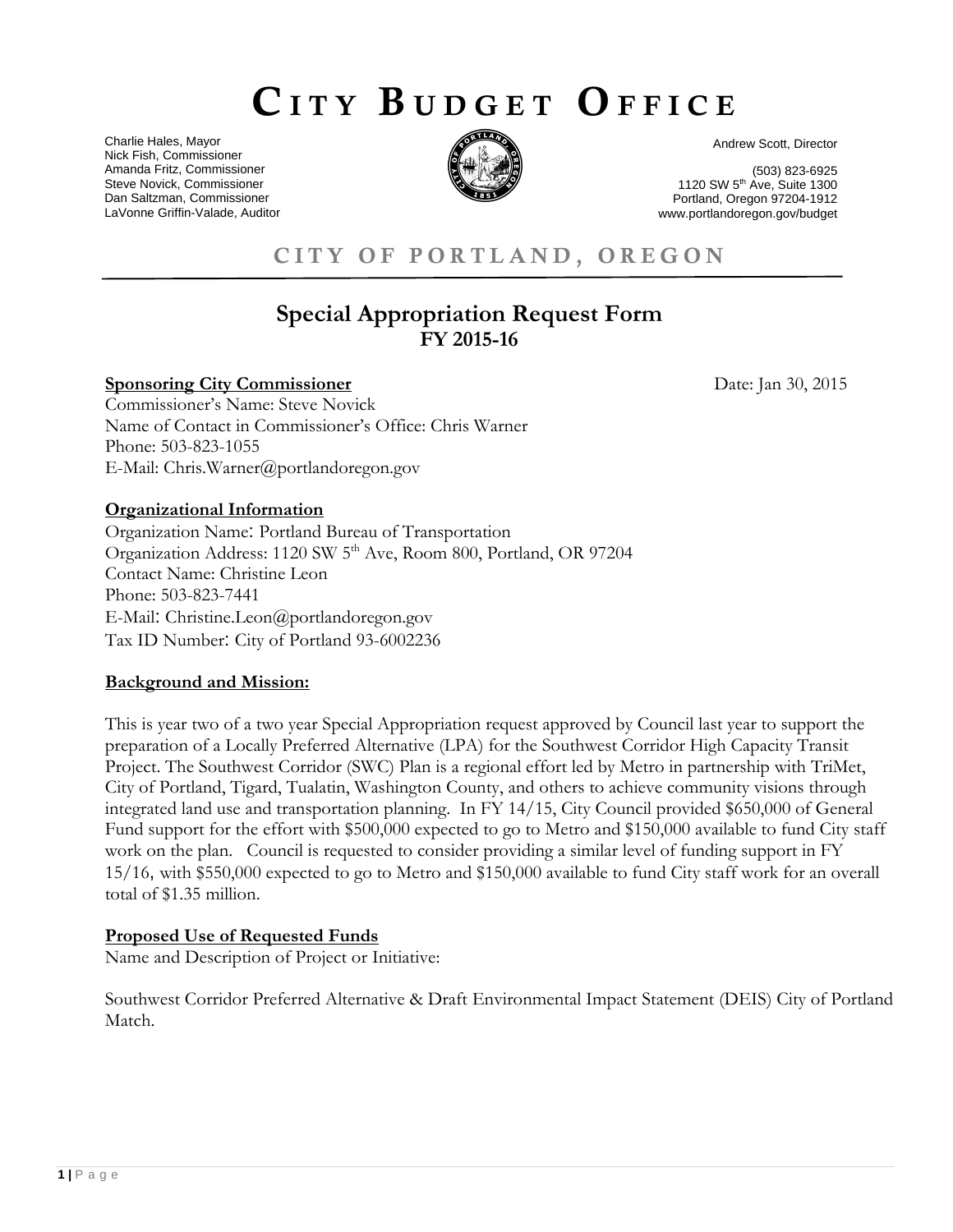#### **Briefly describe the desired outcomes that are expected upon completion of this project or initiative:**

Previously, the SWC work plan anticipated that FY 15/16 would focus on the DEIS with a Locally Preferred Alternative (LPA) to follow. To better address community concerns and weigh critical alignment decisions, the current work plan flips that schedule and brings more of the technical analyses needed for decisionmaking into FY 15-16 and FY 16-17. The work plan for Southwest Corridor in FY 15/16 is now expected to ultimately result in 1) the identification of the preferred high capacity transit (HCT) alternative (LRT or BRT), 2) a narrowed and more focused list of alignment options, 3) a prioritized list of multi-modal projects, and 4) commencement of a draft Environmental Impact Statement (DEIS). The preferred alternative (PA) is expected by spring of 2016, with the DEIS and subsequent Locally Preferred Alternative (LPA) to follow.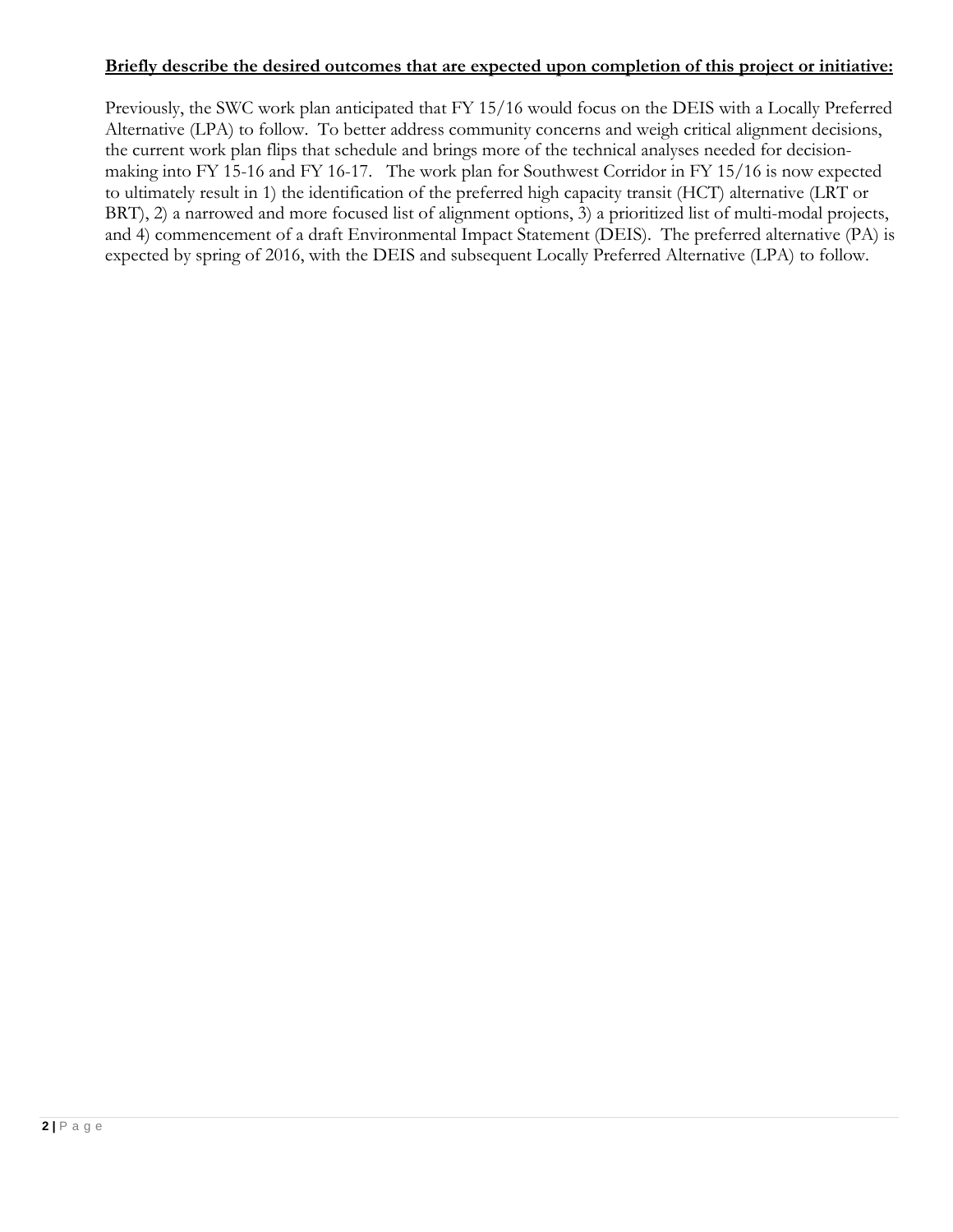#### EXPENSES

Include all expenses related to this project or initiative.

| City of Portland match contribution                       | \$550,000 |
|-----------------------------------------------------------|-----------|
| Portland Bureau of Transportation (PBOT) staff _______    | \$120,000 |
| Bureau of Planning and Sustainability (BPS) staff _______ | \$ 30,000 |
|                                                           |           |

#### TOTAL EXPENSES  $$700,000$  in year 2

(Council approved year 1 for \$650,000 in FY14-15, requesting year 2 for \$700,000 in FY15-16, total project \$1,350,000)

#### RESOURCES

What other contributions (cash or in-kind), other than the City, if any, do you have confirmed toward this project or initiative? Specify sources.

The city of Portland is contributing 11% of the funding for the SW Corridor Local preferred alternative study for FY 15-16. The remaining 89% is funded by Metro, ODOT, and the region's other local partners, including Trimet (31%), Metro (29%), Washington County (10%), ODOT (11%), Tigard (4%), and Tualatin  $(2\%)$ .

| TOTAL OTHER CONTRIBUTIONS: |  |
|----------------------------|--|

### **AMOUNT REQUESTED FROM CITY: \$** 700,000 in year 2

(Council approved year 1 for \$650,000 in FY14-15, requesting year 2 for \$700,000 in FY15-16, total project \$1,350,000)

(The Total Other Contributions and Amount Requested From City should equal the Total Expenses).

*NOTE: A contract is usually required to allow for payment to non-City organizations. Each organization receiving financial assistance from the City is to submit a Special Appropriation Reporting Form to City Grant Manager summarizing how the funds were spent and how well the desired outcomes were achieved.*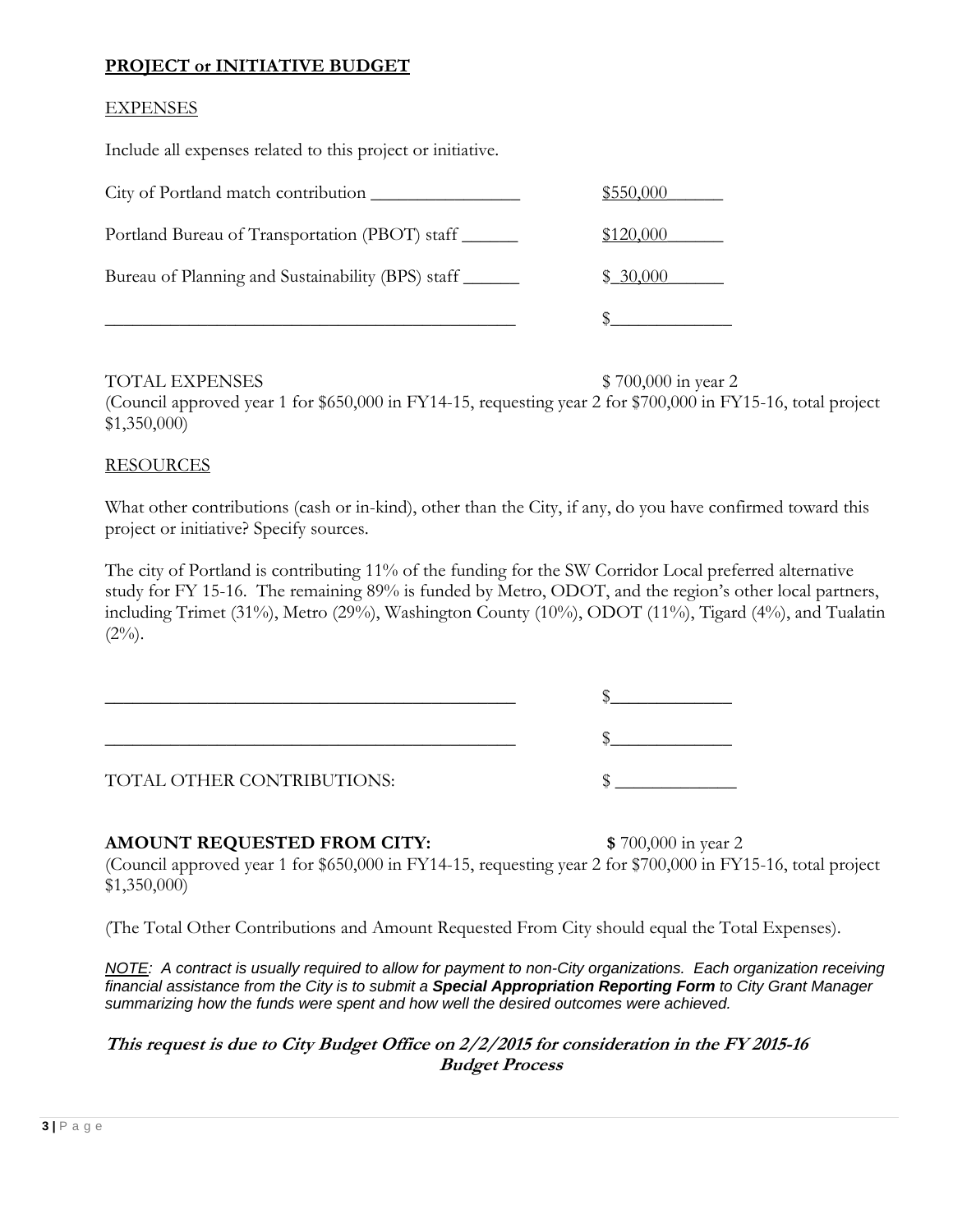Charlie Hales, Mayor Nick Fish, Commissioner Amanda Fritz, Commissioner Steve Novick, Commissioner Dan Saltzman, Commissioner LaVonne Griffin-Valade, Auditor



Andrew Scott, Director

 (503) 823-6925 1120 SW 5th Ave, Suite 1300 Portland, Oregon 97204-1912 www.portlandoregon.gov/budget

CITY OF PORTLAND, OREGON

# **Special Appropriation Request Form FY 2015-16**

**Sponsoring City Commissioner Date: 2/11/2015** 

Commissioner's Name: Dan Saltzman Name of Contact in Commissioner's Office: Commissioner Phone: E-Mail:

#### **Organizational Information**

| Organization Name:    | Open Meadow                      |
|-----------------------|----------------------------------|
| Organization Address: | 7621 N. Wabash Ave.              |
| <b>Contact Name:</b>  | Andrew Mason, Executive Director |
| Phone:                | $(503)$ 780-3399                 |
| E-Mail:               | andrew@openmeadow.org            |
| Tax ID Number:        | 93-0757378                       |

# Background and Mission:

Open Meadow was founded in 1971 and was one of Oregon's first alternative schools. Now serving over 750 students per year in seven sites throughout Portland, Open Meadow continues to educate youth impacted by racism and poverty, getting them to graduate, go to college and find meaningful employment. Open Meadow's mission is to develop connection, capability, and confidence in disconnected youth through relationship-based, quality learning experiences that result in academic, personal, and community success.

# **Proposed Use of Requested Funds**

# **Name and Description of Project or Initiative: Open School**

In an innovative partnership with six area school districts (Centennial, David Douglas, Gresham-Barlow, Parkrose, Portland Public Schools & Reynolds) and the University of Portland's School of Education, Open School is reinventing how we educate and prepare youth impacted by racism and poverty for the modern workforce.

Open School uses a proven formula supported by national research that transforms student outcomes with early-warning indicators and robust supports at key transition points in a rigorous, college-preparatory program. Located in East Multnomah County's Rockwood/Rosewood neighborhood, Open School enrolled its first class of 7th graders in August 2014; 51% of the 46 students live in the City of Portland. Growing by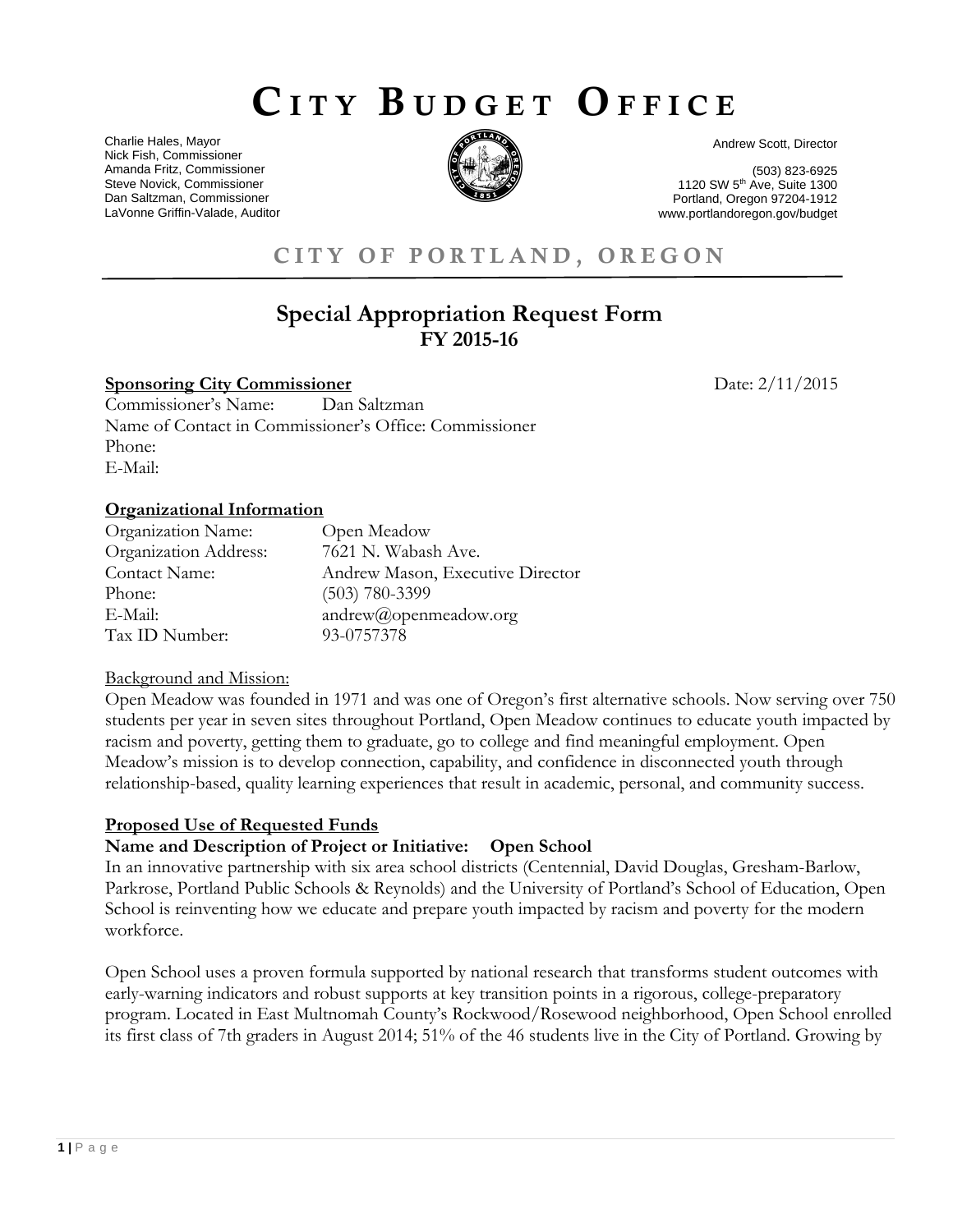one class each year, Open School will have an annual enrollment of approximately 270 students in grades 7 through 12 by 2019.

Open Meadow will be developing a new campus in partnership with Boys and Girls Club of Portland Metropolitan Area at a site located on SE Stark and SE 165th Avenue (a former Drake's 7 Dees nursery). The Open School building will be approximately 20,000 sq. ft. housing 13 classrooms. The project architect is Holst Architecture of Portland; project general contractor is P&C Construction. Building design is currently in schematic phase (please see attached for late stage design concepts for the building).

New Market Tax Credits will be sought for this project by the partnership. Qualifying for this opportunity will require that Open Meadow and Boys and Girls Clubs provide approximately 75% of the project cost in cash by the summer of 2015. Doing so will allow this project to benefit in approximately \$1.3M in revenue from the New Market program and provide a tremendous show of confidence to the Rockwood/Rosewood neighborhood.

Groundbreaking is projected for September 2015.

### **Briefly describe the desired outcomes that are expected upon completion of this project or initiative:**

For the near term, Open Meadow looks to complete the new Open School building by the beginning of school in September 2016. City of Portland funds requested will be used for the purpose of building construction.

For the long-term, the Open School program looks to elevate the academic achievement of its students. Candidates for Open School have a 75% probability of eventually dropping out of school. Open School will work for a 100% graduation rate for these students by working with them from the  $7<sup>th</sup>$  to 12<sup>th</sup> grades. The  $7<sup>th</sup>$ and  $8<sup>th</sup>$  grade years will be spent getting students up to benchmark (current  $7<sup>th</sup>$  grade class began the school year with an average math proficiency of  $3<sup>rd</sup>$  grade and reading of  $2<sup>nd</sup>$  grade). Beginning in the  $9<sup>th</sup>$  grade students will begin a college preparatory curriculum until graduation. Open School will also strive for a 100% college (2- or 4-year) going population.